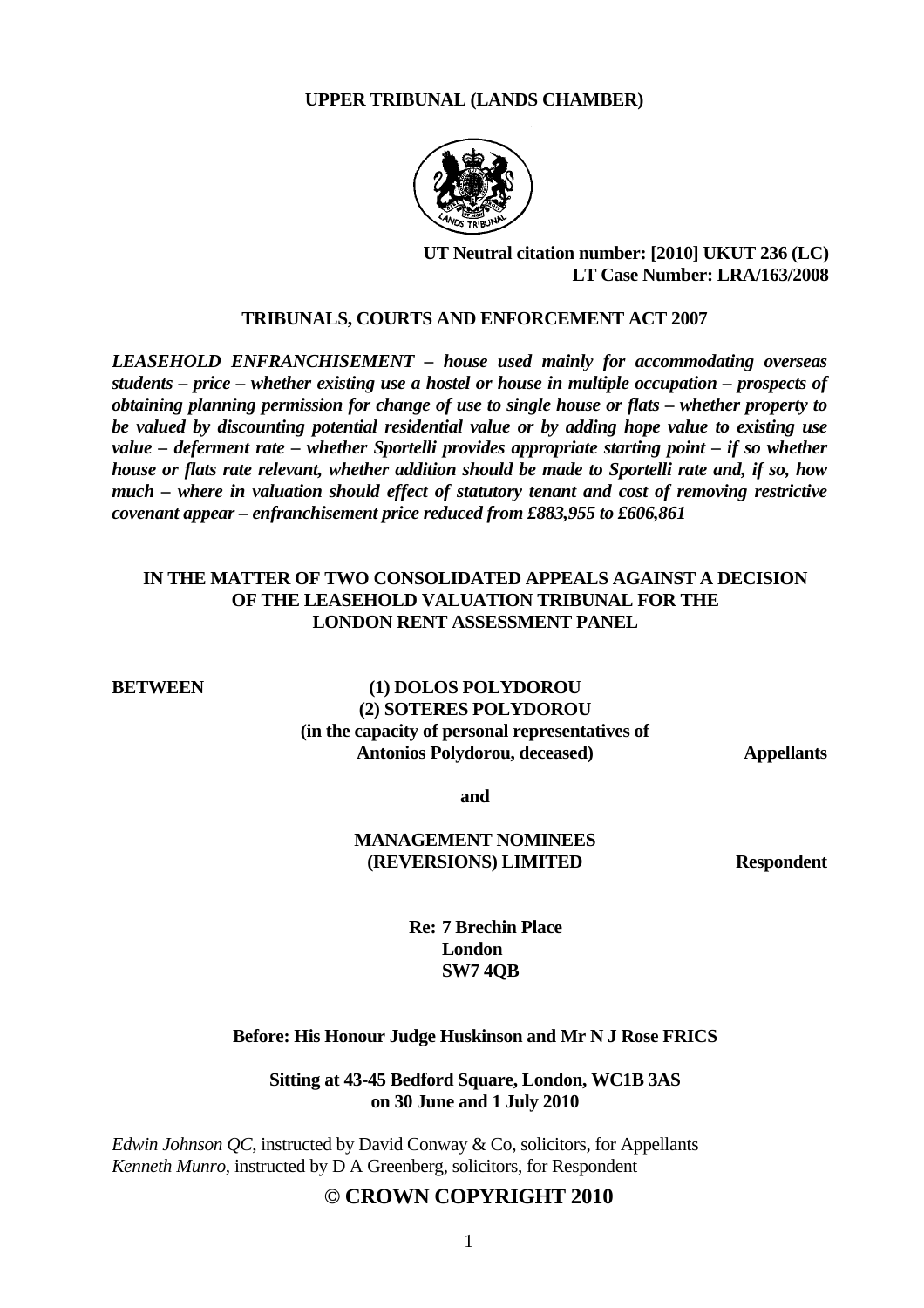The following cases are referred to in this decision:

*Panayi v Secretary of State for the Environment* (1985) 50 P & CR 109 *Cadogan v Sportelli* [2007] 1EGLR 153 *Hildron Finance Ltd v Greenhill (Hampstead) Ltd* [2008] 1 EGLR 179 *Tophams v Sefton* [1967] AC 50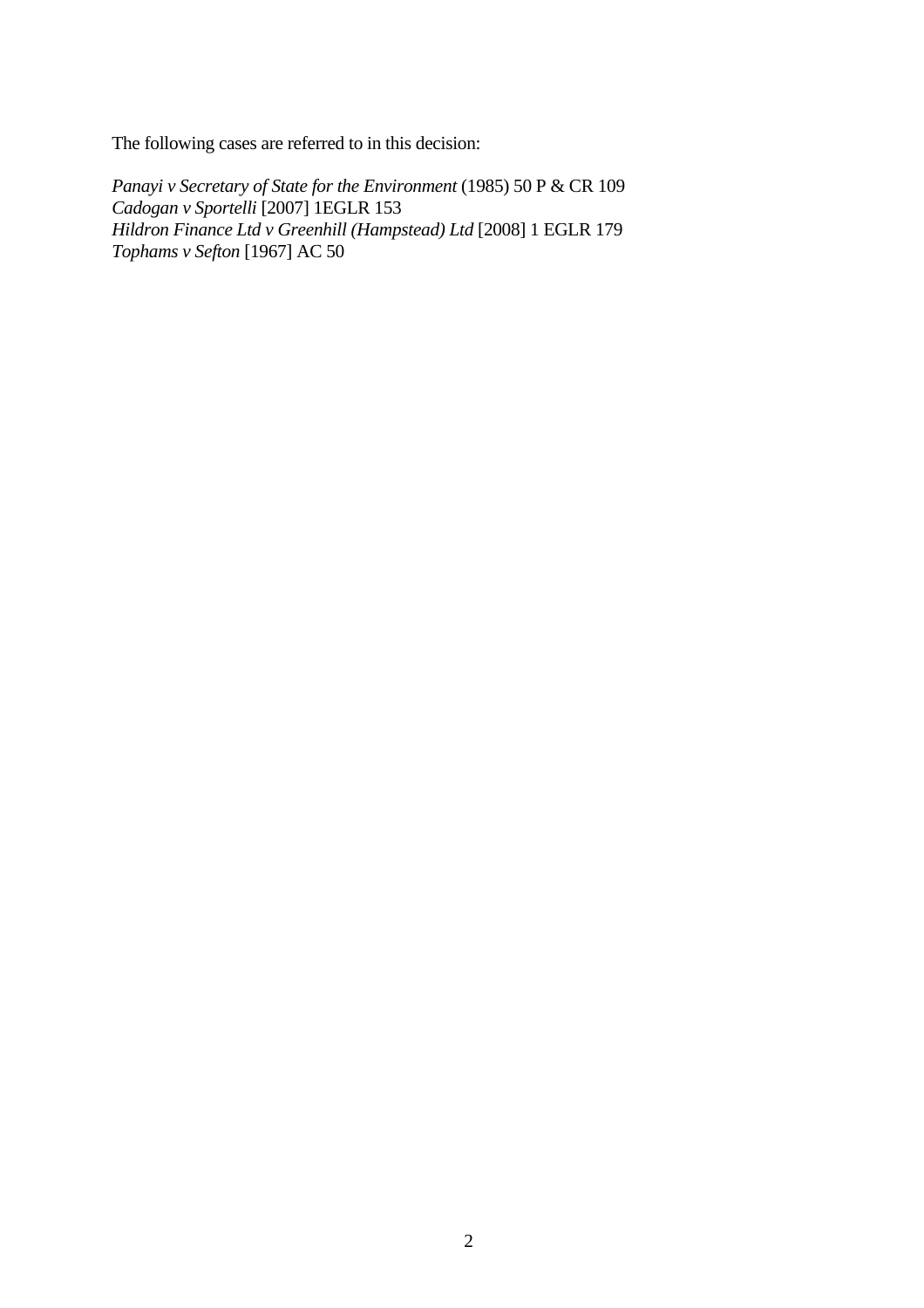# **DECISION**

# **Introduction**

1. These are appeals by the freeholder and the lessees against a decision by the Leasehold Valuation Tribunal for the London Rent Assessment Panel (the LVT) determining the price payable for the freehold interest in a property known as 7 Brechin Place, London, SW7 4QB (the appeal property) pursuant to section 9(1C) of the Leasehold Reform Act 1967, at £883,955.

2. On 17 November 2008 the LVT granted to the freeholder permission to appeal against the decision, limited to the issue of whether the specific deductions which the LVT determined should be made in respect of tenant's improvements, the freehold restrictive covenant contained in paragraph 2 of the Second Schedule to the transfer of the appeal property to the respondent dated 22 June 2006 (the restrictive covenant) and the statutory tenancy of room 4 on the first floor of the appeal property, should have been made as deductions at the end of the valuation exercise, or at an earlier stage in the calculation. No permission was granted, or has since been granted, to appeal against the determination by the LVT of the quantum of these discounts.

3. On 6 April 2009 two further permissions to appeal were granted by the President of this Tribunal. The President made the following observations when granting permission to appeal to the tenant:

"1. Permission is restricted to the issues of the freehold value and the deferment rate. Since permission to appeal is also being granted to the landlord in LRA/170/2008, the two appeals will be consolidated under reference LRA/163/2008 with the tenant as appellant and the landlord as respondent.

2. The applicant's contention that the starting point for the assessment of the freehold value should be the permitted use as a hostel/HMO rather than the potential use as a house is arguable. In view of the considerable financial difference which results from the two approaches, it is appropriate for this rather unusual question to be considered by the Lands Tribunal.

3. Mr Lotbiniere's evidence, called by the freeholder, was that there was a good prospect of change of use to residential. It follows that there was some risk that residential planning permission might not be forthcoming. In those circumstances the LVT may have been wrong to adopt the *Sportelli* deferment rate for houses without any consideration of risk.

4. The LVT was entitled on the evidence before it to reach the conclusions that it did on relativity and the discount for the statutory tenancy."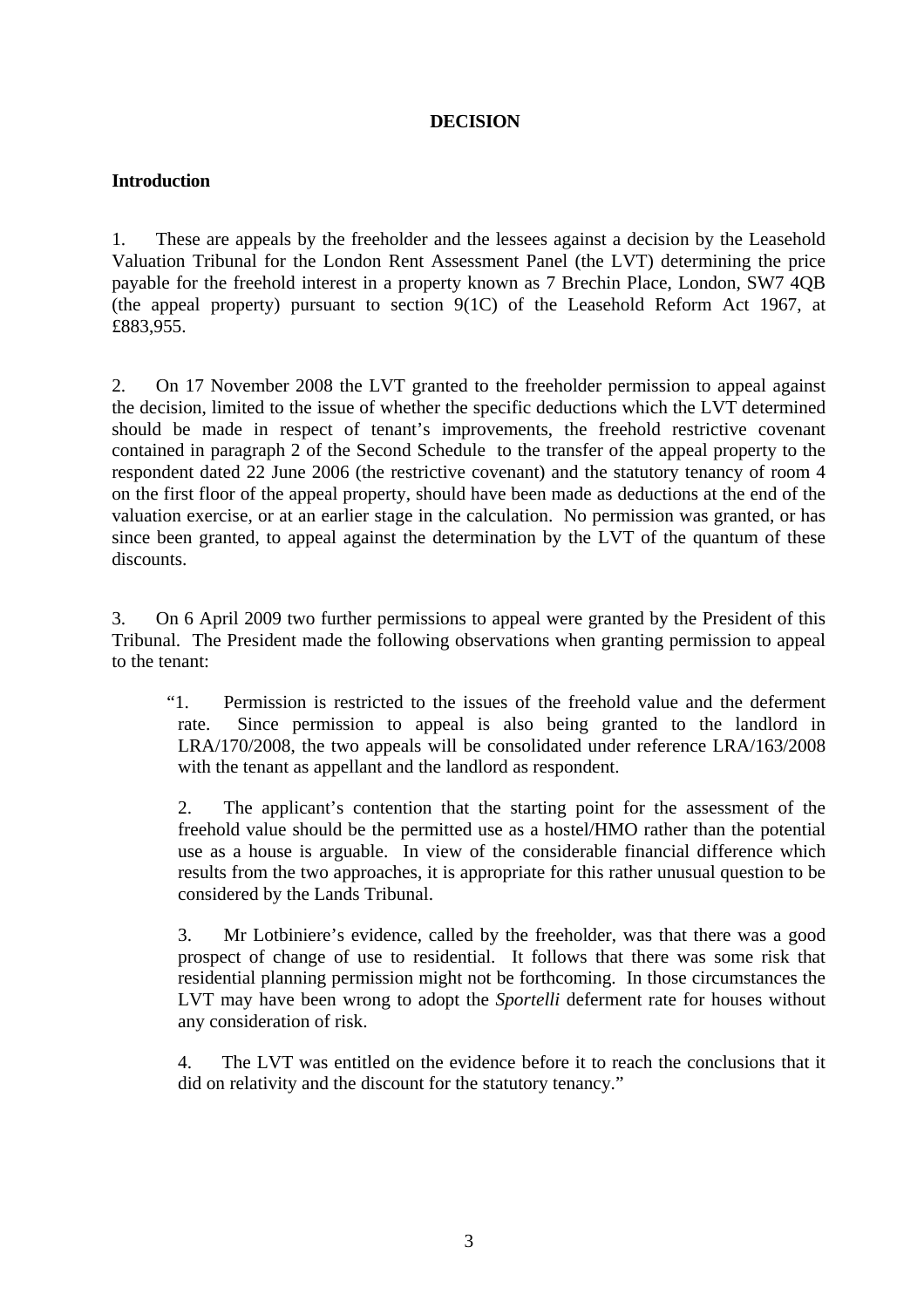4. In granting permission to the freeholder, Management Nominees (Reversions) Ltd, the President made the following observations:

"1. Permission is restricted to the issue of the freehold value only. Since permission to appeal is also being granted to the landlord in LRA/163/2008, the two appeals will be consolidated under reference LRA/163/2008 with the tenant as appellant and the landlord as respondent. [Note. The permission in LRA/163/2008 was in fact granted to the tenant, the late Mr Antonios Polydorou and the appeal is being pursued by his personal representatives].

2. The LVT based its assessment of the freehold value on the sale of 23 Brechin Place. Whether that property is a relevant comparable and, if so, what adjustments should be made to the sale price are not straightforward questions. In view of that, and in view also of the considerable difference between the respective freehold valuations and the fact that permission is being granted to the tenant on the issue of freehold value, this issue should be considered by the Lands Tribunal.

3. Section 9(1A)(f) of the Leasehold Reform Act 1967 provides that the price to be paid should be calculated on the assumption that 'the vendor was selling with and subject to the rights and burdens with and subject to which the conveyance to the tenant is to be made'. The terms of the transfer were agreed prior to the LVT hearing. They specifically included reference to the relevant restrictive covenants. In those circumstances the suggestion that these covenants should have been disregarded is unarguable.

4. As stated above the hypothetical sale is subject to the rights and burdens which affected the freehold. One of the burdens was the statutory tenancy. The suggestion that the LVT should have disregarded the existence of the statutory tenant is therefore unarguable.

5. The LVT was entitled to reach the conclusion that it did on the relativity of the leasehold to the freehold value."

5. Mr Edwin Johnson QC appeared for the appellants. He called two expert witnesses, namely Mr Jeremy Edge BSc, FRICS, MRTPI, the principal of Edge Planning and Development of London N1 (planning) and Mr Michael Boyle FRICS, a director of Boyle & Co of London, SW7 (valuation).

6. Counsel for the respondent freeholder, Mr Kenneth Munro, called factual evidence from Mr G T Lever, a director of JGH Residential Limited (JGH) which occupied most of the appeal property, as underlessee, for more than 10 years prior to 22 May 2006, the valuation date. Mr Munro also called, as a factual witness, Mr F Leiva, the employee of JGH responsible for managing the appeal property. In addition, Mr Munro called expert evidence from Mr N H J de Lotbiniere MRICS, MRTPI, senior partner of the London Planning Practice of London WC2 (planning) and Mr B R Maunder Taylor FRICS, MAE, senior partner of Messrs Maunder Taylor of London, N20 (valuation).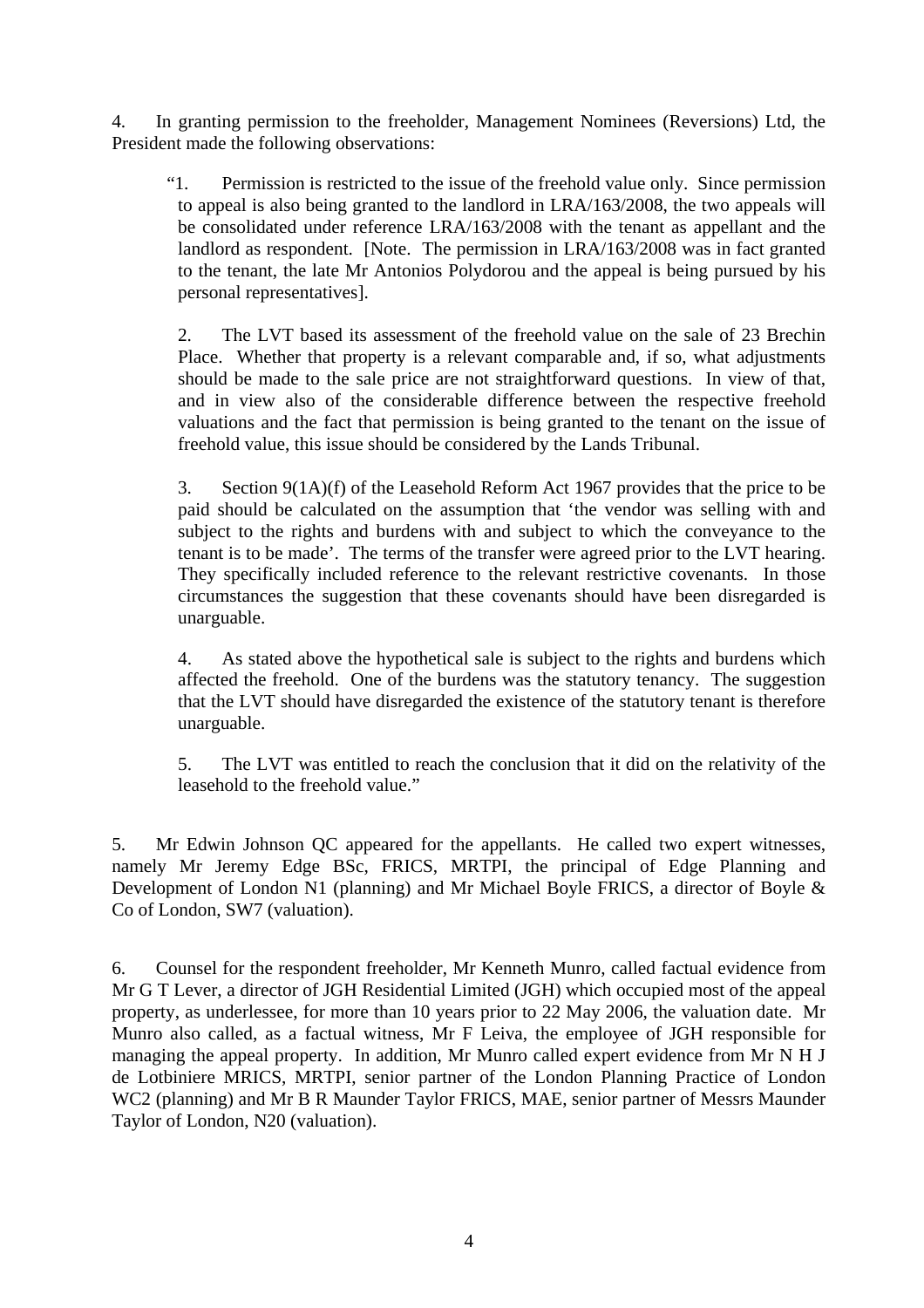7. Mr Boyle considered that the enfranchisement price payable should be £553,169. Mr Maunder Taylor's figure was £1,075,600.

8. On 20 July 2010, we inspected the appeal property both externally and internally and we inspected certain other properties which had been referred to in evidence externally, namely 23 Brechin Place, 11 Wetherby Gardens, 12 Wetherby Place, 54 Courtfield Gardens, 167 Old Brompton Road and 171 Old Brompton Road.

# **Facts**

9. In the light of an agreed statement of facts, the evidence and our inspection we find the following facts. Brechin Place is situated in South Kensington in the Royal Borough of Kensington and Chelsea. The immediate area is predominantly residential in character, interspersed with commercial properties including offices, a restaurant and a private preparatory school. Brechin Place mainly comprises buildings of similar construction to that of the appeal property, which have mostly been converted into self-contained flats.

10. The appeal property is situated on the south side of Brechin Place, close to the eastern (Gloucester Road) end. It has a rear (south) frontage to Old Brompton Road. Both Old Brompton Road and Gloucester Road are bus routes. There is an underground station in Gloucester Road.

11. The appeal property was erected as a mid-terrace house in the 1880s. It is arranged on basement, raised ground and four upper floors, with London stock brick and red brick faced elevations. The fourth floor accommodation is contained within a mansard roof. There is a rear garden which has been excavated to re-profile and lower the section closest to the house. The appeal property remained in single-family occupation until some years after the Second World War. It then became letting rooms and has more recently been arranged as two selfcontained flats on the lower ground floor, with the balance being in use as bed-sits and ancillary accommodation.

12. As we have said, room 4 is occupied by a statutory tenant. The rear basement flat has been retained by the appellants for family use. The front lower ground floor flat was let (as below) and was used throughout the year by Lawrence University (of America) as their administrative offices. For at least 10 years prior to the valuation date there had been an annual arrangement between JGH and Lawrence University for the whole of the property demised to JGH to be occupied by the university from early October each year until early June of the following year. During this period three groups of students would each spend one semester or term at the property and most of the rooms would be occupied as bed-sits. There were shared bath or shower rooms/wcs on the ground, first and fourth floors, a classroom/common room on the ground floor, a computer room and a music room on the second floor, and a study with kitchenette and a live-in housekeeper's room on the third floor.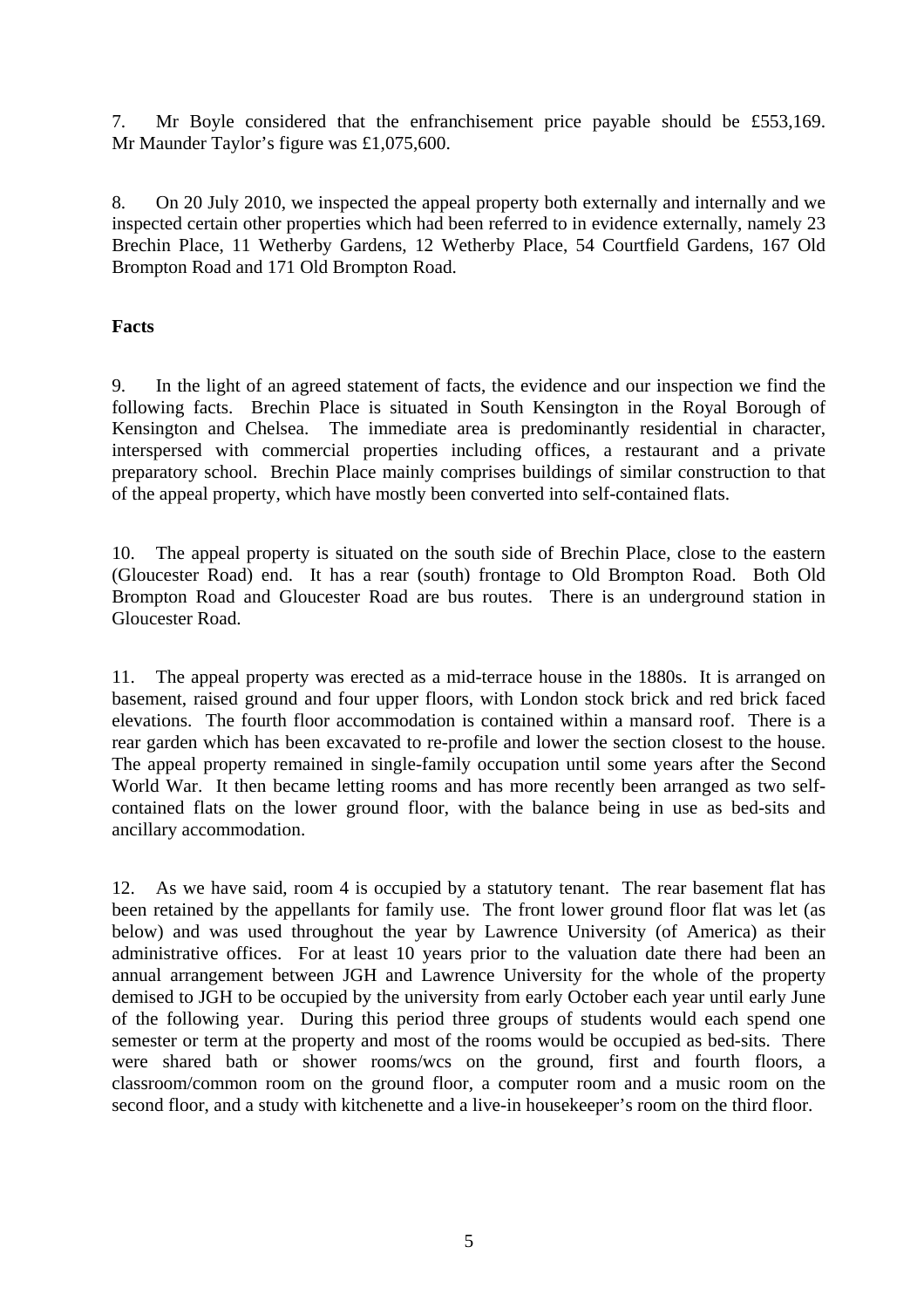13. From our inspection of the properties and from the evidence we received from Mr Leiva and also from the experts, including in particular Mr de Lotbiniere in paragraph 4.4 of his report, we find that the present layout of the upper part of the property is the same as it was in all material respects as at the valuation date and included the following features. Numerous of the rooms included more than two bed spaces (three rooms having four beds and two rooms containing three beds, such beds including several bunk beds). Each room contained a form of kitchenette including a sink and a cooking unit and a refrigerator. Mr Leiva told us that students did get the keys to their room. He also said that circumstances could arise where a student arrived at the building and was introduced into a room where other people were already in occupation. That student would thus have to share with whoever else was already in the room.

14. At the valuation date the freehold reversion of the appeal property was subject to a lease dated 19 June 1969 of which the appellants, in their capacity as personal representatives of their late father, are the registered proprietors. That lease is a for a term expiring on 25 December 2030 at a commencing rent of £30 per annum, rising on 25 December 1980, 2000 and 2020 to £60, £90 and £120 per annum respectively. The unexpired lease term at the valuation date was 24.59 years. At that date the appellants' leasehold interest was subject to the underlease to JGH of the entire property apart from the rear basement flat, the rear garden and room 4 for a term of five years from 21 August 2002, paying £63,509.20, £65,890.80, £68,361.70, £70,925.26 and £73,584.96 for each consecutive year of the term. The tenancy was excluded from the security of tenure provisions of the Landlord and Tenant Act 1954 Part II.

15. The appellants accept, for the purposes of the consolidated appeal, that the deductions which were made by the LVT in respect of improvements and the statutory tenant should not have been made by the LVT at the end of the valuation of the enfranchisement price, but should have been applied to the valuation of the freehold interest unencumbered by the existing lease, prior to deferment of the resulting freehold value and prior to the consequent calculation of marriage value. That was, in fact, the approach adopted by their valuation expert before the LVT.

16. In view of the President's observations when granting permission to appeal, it is accepted that the relativity between the freehold value and the leasehold value of the appeal property was 54% as determined by the LVT. It is also agreed that the ground rent payable under the existing lease is to be capitalised at 7.5% as determined by the LVT. The total floor area of the property at the valuation date was 5,076 sq ft, as follows:

| Basement     | $1,020$ sq ft |
|--------------|---------------|
| Ground floor | 955 sq ft     |
| First floor  | $832$ sq ft   |
| Second floor | 785 sq ft     |
| Third floor  | 788 sq ft     |
| Fourth floor | $696$ sq ft   |
|              | $5,076$ sq ft |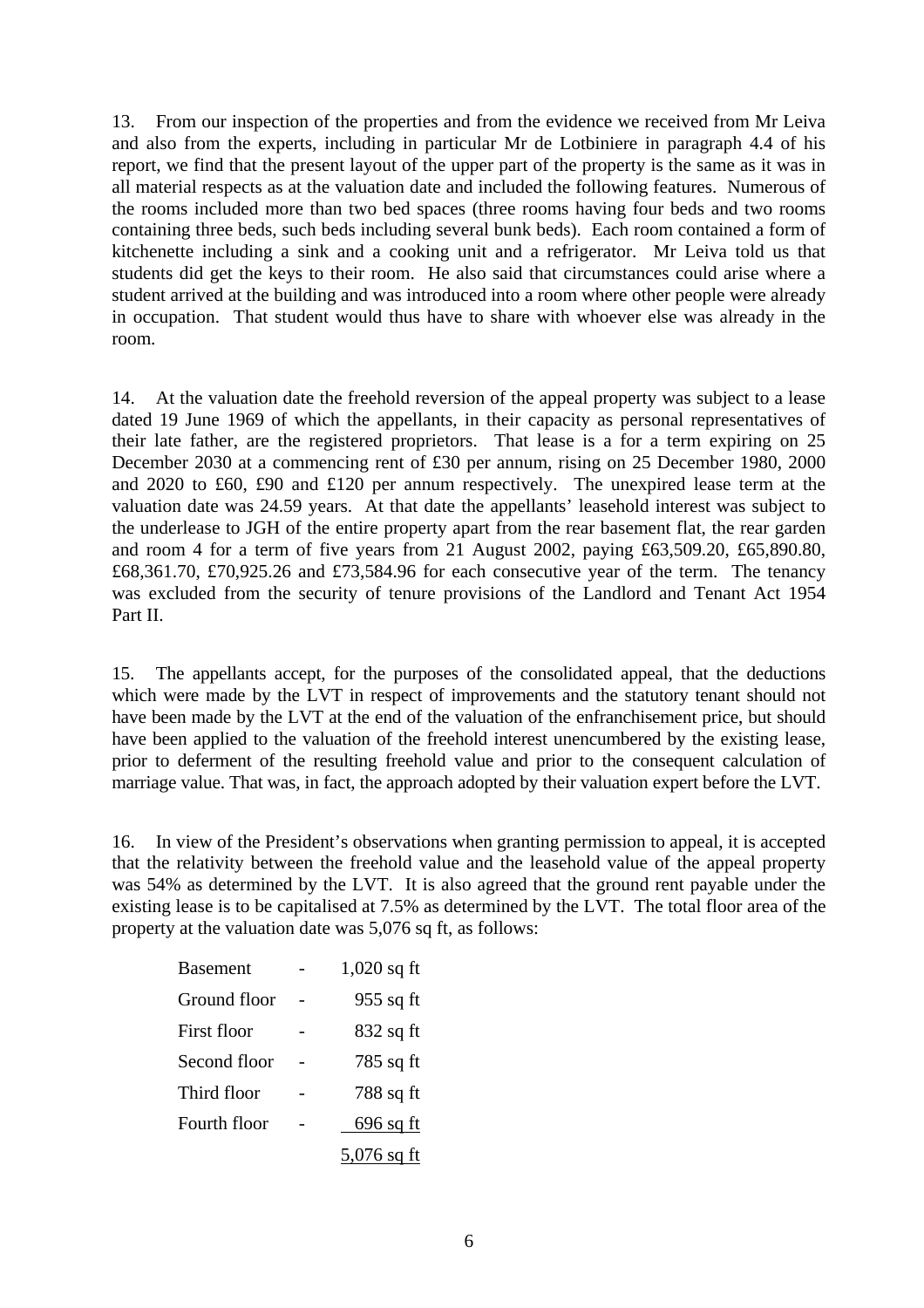17. No compensation is payable under section 9A of the Leasehold Reform Act 1967.

18. The freehold reversionary interest in the appeal property is subject to a restrictive covenant and will be acquired by the appellants, on completion of the enfranchisement claim, subject to that restriction.

19. The late Mr Polydorou purchased the leasehold interest in the appeal property in 1969. The freehold reversionary interest was purchased by the respondent on 22 June 2006 at a price of £650,000. This figure had been agreed prior to an auction, for which the guide price was £500,000 to £550,000. Contracts were exchanged on 22 May 2006. On the same day the late Mr Polydorou served a notice of tenant's claim upon the then freeholder. Shortly before that date Mr Polydorou had bid £600,000 for the freehold. The freeholder was aware that the enfranchisement claim was about to be served at the point when contracts were exchanged.

#### **Issues**

20. The first issue raised at the hearing related to the extent of the appeal for which permission has been granted by the President. The appellants contended that the effect of the first sentence of paragraph 1 of their permission was that there was to be a rehearing of the evidence relating to the value of the freehold interest and the deferment rate. The respondent contended that the scope of the appeal was restricted to particular sub-issues within those two issues. On the first morning of the hearing we ruled in favour of the appellants on this issue. We will set out our reasons for that ruling shortly. The remaining issues for determination are these:

- (i) The status of the appeal property for planning purposes at the valuation date and the implications of this on the prospects of obtaining planning permission for use as a residential house or flats (planning use C3).
- (ii) The unimproved freehold value of the appeal property.
- (iii) The rate at which the value of the freehold reversion should be deferred.
- (iv) Whether the LVT was right to apply its deduction of £50,000 in respect of the restrictive covenant at the end of the valuation, as a deduction from the enfranchisement price, or whether the figure should have been deducted from the freehold value before deferment.
- (v) Whether the respondent is correct to apply the deduction of £50,000 for the statutory tenancy to the freehold value only in the marriage value calculation.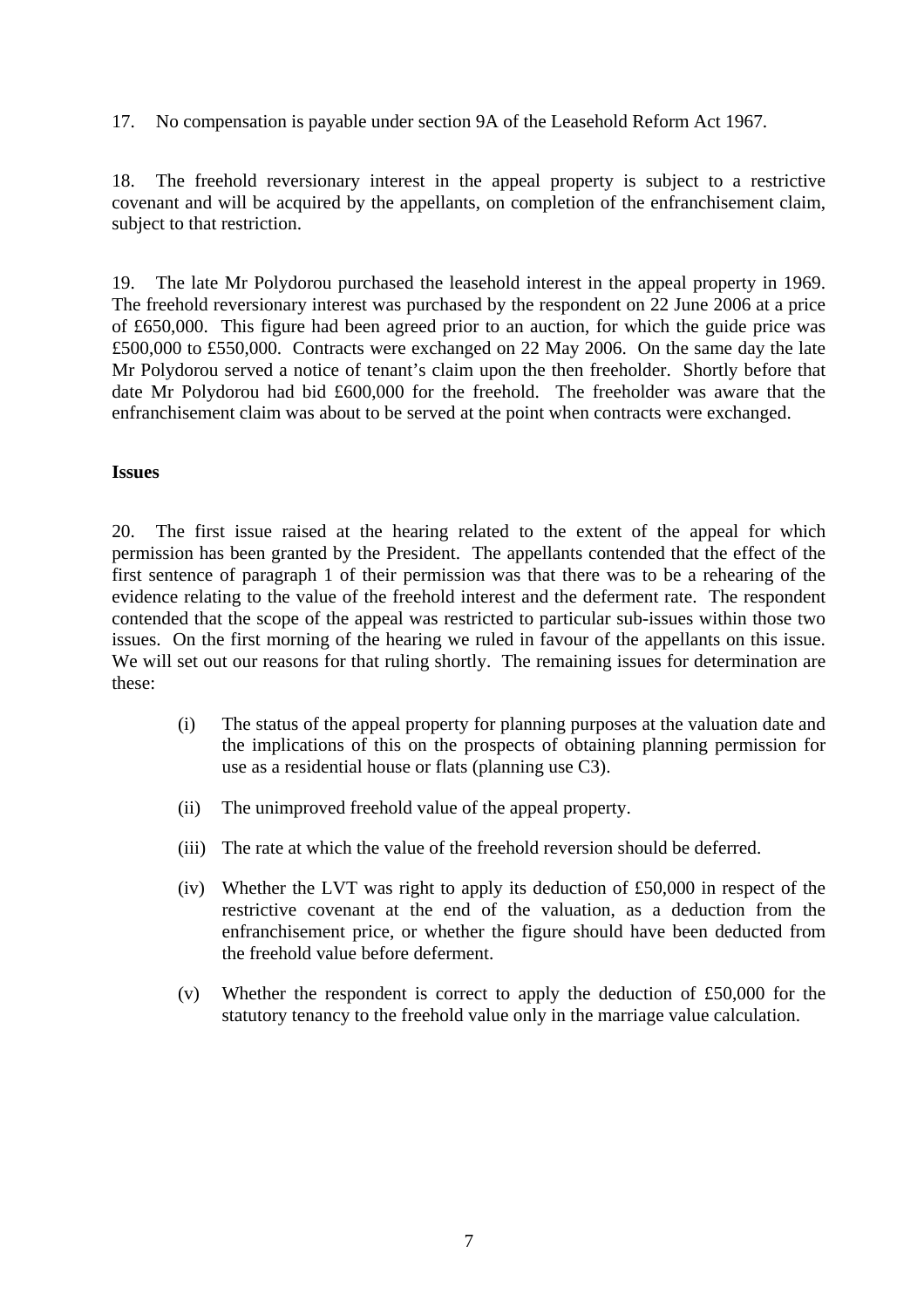# **Preliminary Issue: Has the scope of the permission to appeal against the LVT's determination of freehold value and deferment rate been further restricted?**

21. It was the contention of Mr Munro on behalf of the respondent that the wording used by the President in granting permission to appeal, and in particular the wording in paragraph 2 of the President's grant of permission (see paragraph 3 above), had the effect of limiting the appellants in the following manner. It was argued that they were entitled to contend that the wrong starting point for the assessment of freehold value had been adopted and that a starting point for use as a hostel/HMO should have been used. However it was then argued that insofar as that argument of principle failed, then the appellants were not permitted to advance any other arguments as to quantum or as to the manner in which the LVT assessed the price to be paid having adopted Mr Maunder Taylor's approach. In other words if the argument upon the point of principle failed, then the appellants could not challenge the 20% (adopted by Mr Maunder Taylor) or the 25% (adopted in their text by the LVT) as being the appropriate percentage reduction from full residential use value. A further argument advanced by Mr Munro was that paragraph 3 of the President's grant of permission limited any argument by the appellants regarding deferment rate to an argument as to whether the *Sportelli* deferment rate for houses should be adjusted (ie to take account of the risk that planning permission would not be granted at the term date for a residential user other than a hostel or HMO) and that this argument should not extend to allowing the appellants to contend that a higher deferment rate should be applied having regard to the general status or nature of the appeal property when compared with houses.

22. After hearing argument at the commencement of the hearing before us we gave our ruling upon this point. We rejected Mr Munro's arguments and ruled that the appellants were not limited in the points which they were entitled to raise in support of their contention that the freehold value and the deferment rate had been wrongly assessed by the LVT. We accept that it is regular practice for this Tribunal, upon granting permission to appeal, to impose conditions upon the extent of that permission. However the relevant statutory provision under the Commonhold and Leasehold Reform Act 2002 Act section 175 is that, if permission is granted, the appellant has a right of appeal against the decision appealed against and such appeal will be by way of rehearing. That right is not to be cut down by anything other than clear words of limitation. In the present case it is to our mind perfectly clear that the words relied upon by the respondent as allegedly indicating a restriction upon the ambit of the appeal are in fact merely words used by the learned President in indicating the reasons why he was granting permission to appeal. They were not intended as and do not take effect as any form of restriction on the ambit of the appeal. The President made clear in the opening words of paragraph 1 what was the restriction on the appeal, namely the appeal was restricted to the issues of the freehold value and the deferment rate. The appellants are entitled to argue all points which they contend are relevant to these issues. They are not limited to advancing arguments regarding the freehold value and the deferment rate by reference only to matters expressly referred to later on in the President's grant of permission.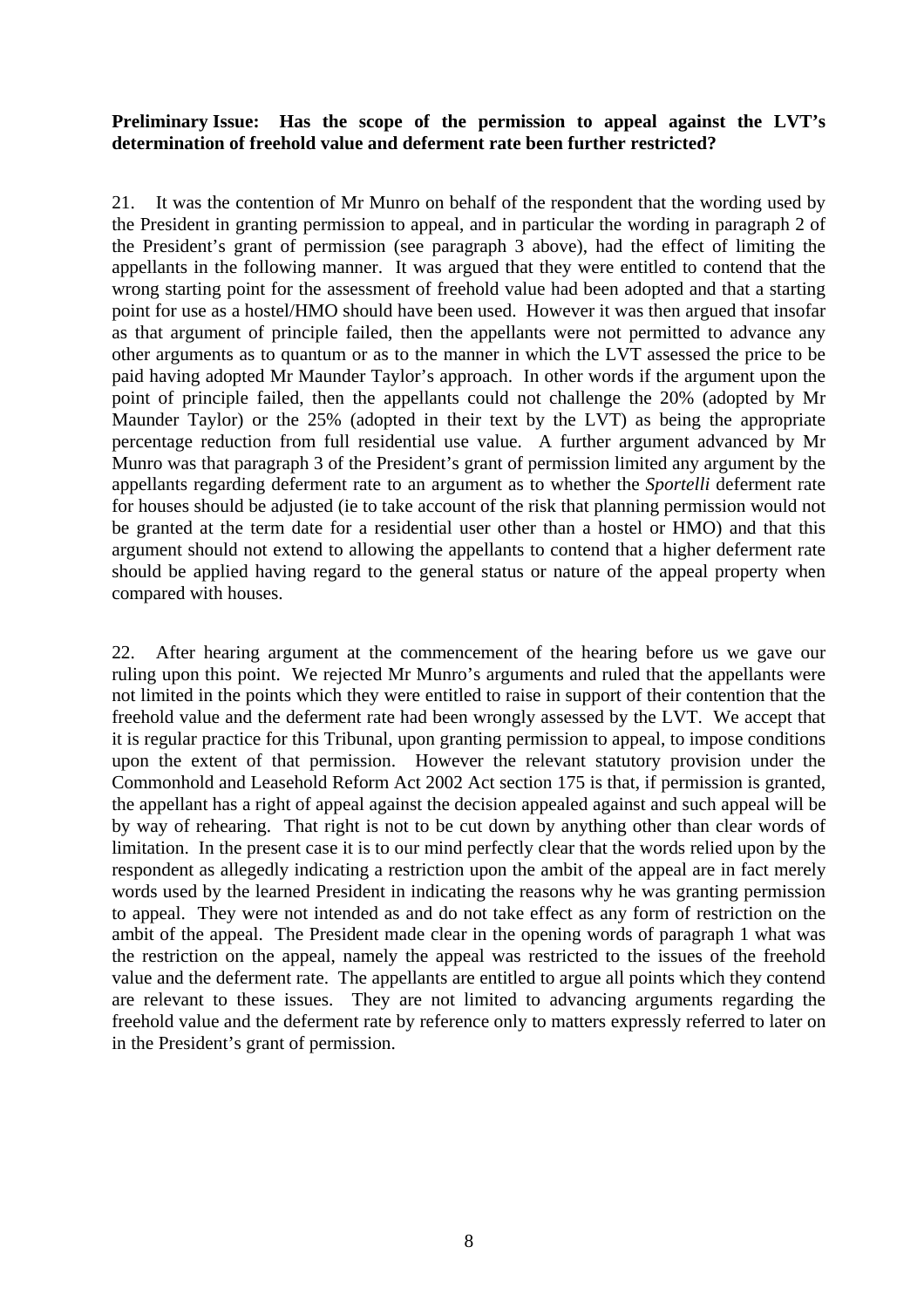# **Issue 1: What was the planning status of the appeal property at the valuation date and what were the prospects of obtaining planning permission for change to C3 residential use?**

23. The experts agreed that the existing use of the appeal property was either a house in multiple occupation (HMO) or a residential hostel. Mr Edge said that there was no absolute test to establish whether or not a property was an HMO; it was a question of fact and degree in every case. In his opinion the appeal property had the characteristic of an HMO, as it was occupied by more than one household and comprised a number of non-self-contained units with shared communal facilities such as wcs and bathrooms. In addition, all the bedrooms were independently secured with individual locks. The independent letting of room 4 to a statutory tenant also indicated that the property was an HMO. This was because it related to a non-self-contained unit, as was room 10 on the third floor which was occupied by a housekeeper.

24. Mr Edge considered that the appeal property, with the exception of the basement, was an HMO, as its principal use was a residence for independent individuals who formed more than one household. However as regards each individual room he contended that this contained a separate household and that the rooms were not dormitories. Limited educational facilities existed in the property from time to time. If not occupied as bedsits, these rooms were used as communal facilities, for example computer and common rooms. He considered that these were secondary or ancillary uses, as they only occupied a small proportion of the property. The use of the property was different from a traditional school or college use, defined as C2 (residential institution) use, where the teaching element occupied a greater proportion of the building. The case for the appeal property to be defined as an HMO in planning terms was strengthened by the flexible use of up to three study/computer rooms, which were converted to bedsitting room accommodation during the university's summer vacation, or when there were more than 16 students in occupation.

25. Mr de Lotbiniere considered that the lawful use of the appeal property was as a residential hostel, but with a self-contained flat in the basement at the rear, and a single HMO unit in room 4. All the non-residential uses including the office use in the basement and the teaching use on part of the ground floor were, in his view, ancillary to the primary use as a hostel, and had subsisted for at least 10 years.

26. Mr de Lotbiniere referred to *Panayi v Secretary of State for the Environment* (1985) 50 P & CR 109, which held that a hostel had the following characteristics: the presence of dormitories and/or communal facilities; the use for specific categories of persons, such as the homeless, students or nurses, and the provision of services and/or supervision. All these criteria were satisfied in the case of the appeal property.

27. It is clear that the distinction between hostels and HMOs is not clear-cut. It is not defined in any statute or formal planning advice and the experts agreed that it is a matter of judgment as to which category is appropriate to describe a particular building. Having considered the evidence of the two planning experts on this issue, we are inclined to the view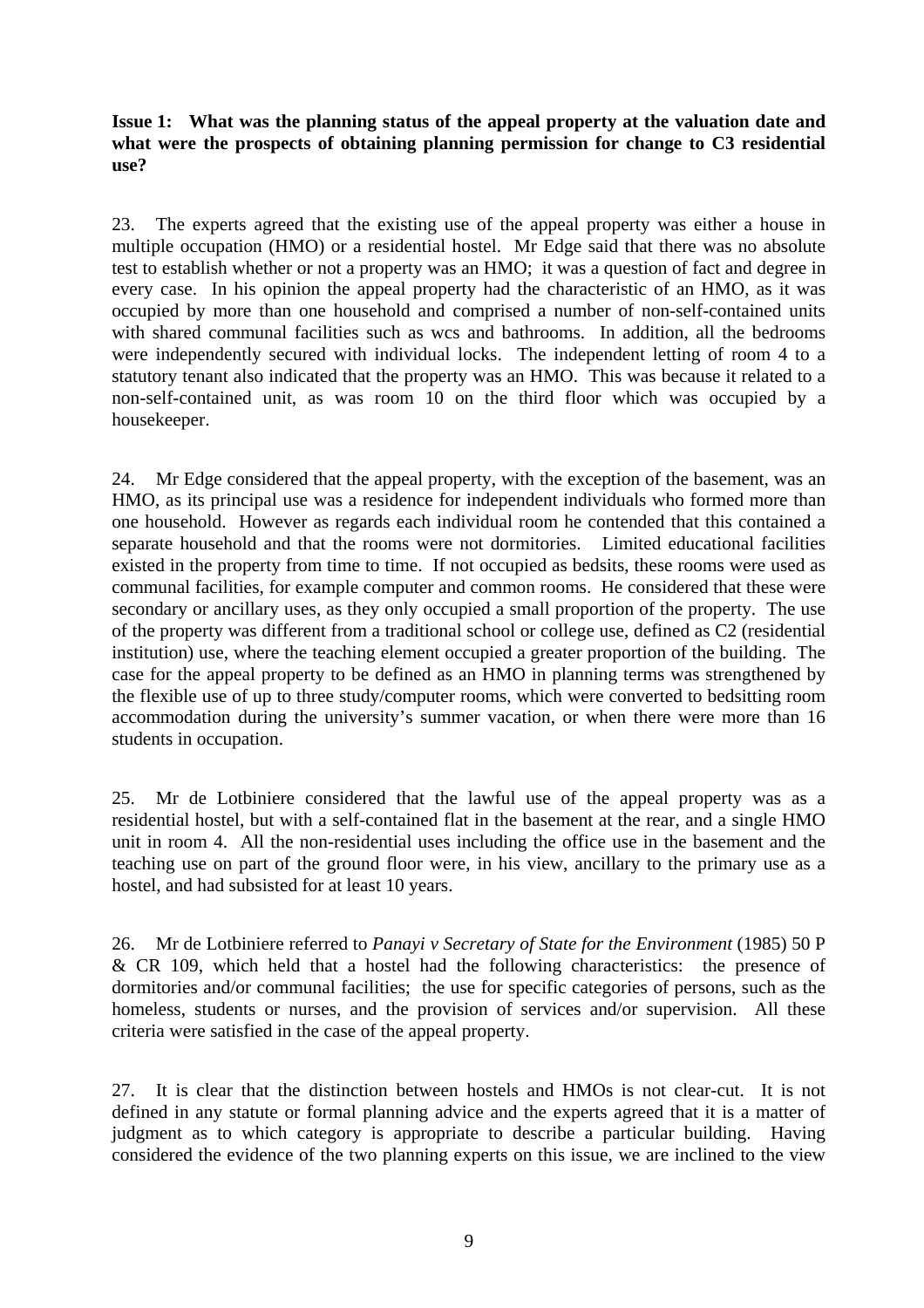that the appeal property is a hostel and not an HMO. We reach this conclusion because of the fact that all but one of the relevant rooms at the appeal property contained more than one bed space with, as noted above, several of them having either three or four bed spaces partly in the form of bunk beds, which to our mind appeared to be in the nature of a small dormitory. Also there is the evidence that persons within such a room would not necessarily have come together as a group for the purpose of occupying that room, but that a newcomer could be inserted into that room. We cannot conclude that, within each of the separate rooms, the persons sleeping in that room constituted a single household. Also there is the provision of some services from the resident housekeeper, the sharing of recreational facilities in the shape of the common room and the fact that the category of persons using the property was substantially students. Insofar as it is necessary for us to reach a decision as to whether at the valuation date the lawful planning use of the upper parts of the property was as a hostel rather than as an HMO we conclude that, apart from room 4, it was a hostel. However for the reasons mentioned below we do not consider that the question of whether the planning use was as a hostel on the one hand or as an HMO on the other hand is crucial to the resolution of the present case. This is because the experts agreed that, irrespective of the correct categorisation of the existing use, the prospects at the valuation date of obtaining planning permission for a change to C3 residential use were effectively the same.

28. The relevant development plan as at the valuation date comprised the London Plan 2004, Alterations to the London Plan 2006, and the Kensington and Chelsea Unitary Development Plan 2002. In particular the UDP Policy H20 (concerning HMOs) and Policy H25 (concerning hostels) are in similar terms:

#### **Policy H20**

"Normally to resist proposals for the conversion into self-contained accommodation of those Houses in Multiple Occupation and individual bedsitting rooms which comply with, or are capable of reaching, the standards laid down by the Housing Acts".

#### **Policy H25**

"To resist the loss of existing residential hostels except in Earls Court Ward".

#### The term "residential hostel" is defined in paragraph 5.5.22 of the UDP as

"accommodation intended primarily for medium to long term permanent residential occupancy catering for a wide range of socio-economic groups, sometimes providing an element of care and should not be confused with a 'tourist hostel' which is primarily for visitors …"

Mr de Lotbiniere, whose case was that the lawful planning use was as a hostel, accepted that the nature of the hostel use (assuming he was right and that it was a hostel) was as a residential hostel within Policy H25. Accordingly, insofar as the planning use of the relevant parts of the property was as an HMO a change of use to C3 residential use would have been contrary to policy H20 and insofar as the lawful planning use was as a residential hostel a change of use to C3 residential use would have been contrary to Policy H25.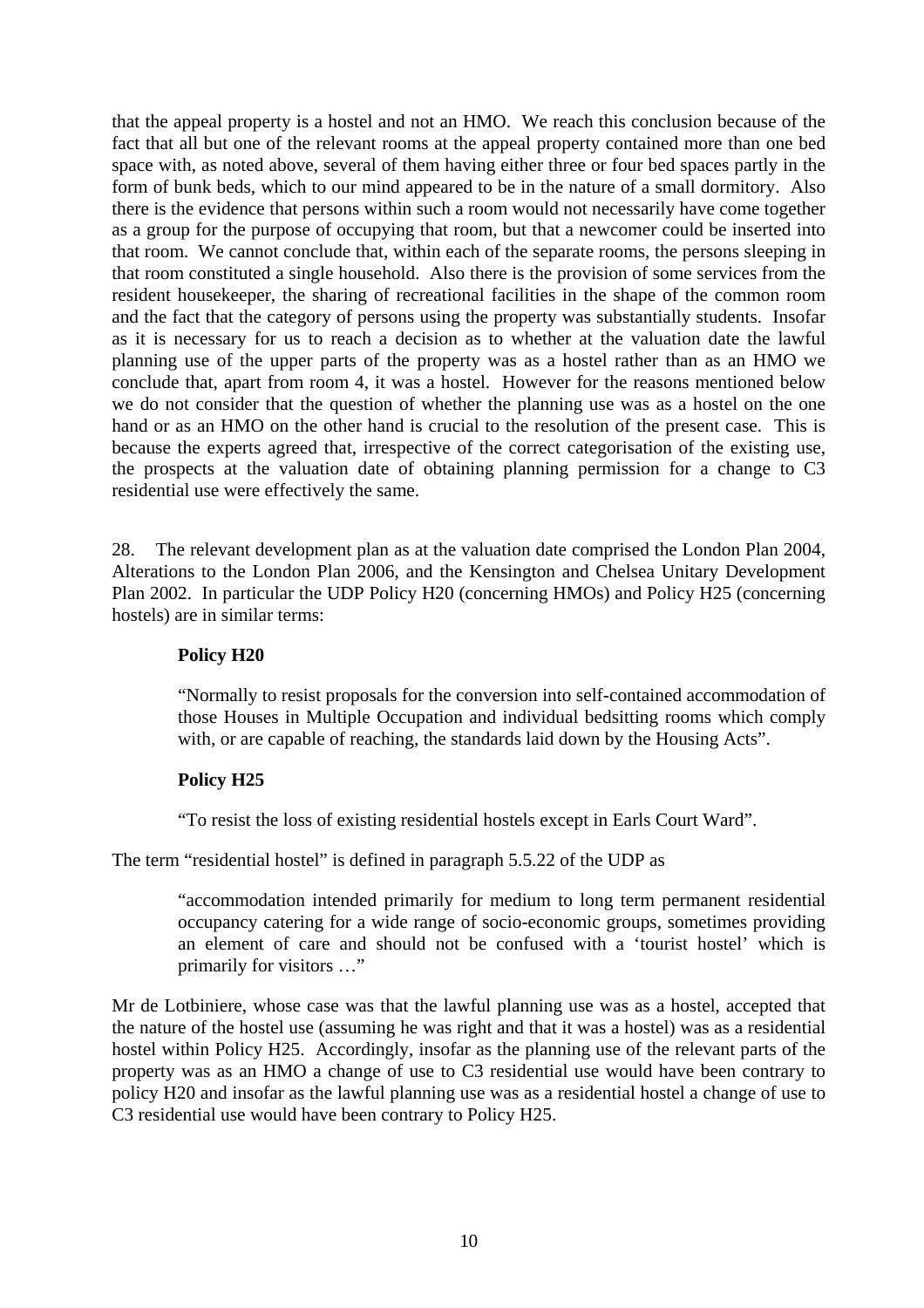29. It was the evidence of Mr Edge that at the valuation date the prospects of obtaining planning permission to change the use of the upper parts of the building (ie disregarding the existing residential flats in the basement) to C3 residential use were remote in town planning terms, although he qualified that by saying that such permission might be available through a planning use swap. Mr de Lotbiniere expressed the view that a case could only be made for obtaining a change of use to C3 residential use regarding the upper parts of the appeal property if one or other of the following three considerations applied:

- (1) the hostel use caused long term nuisance;
- (2) the hostel use ceased and evidence was produced that no other hostel user would wish to use the premises;
- (3) a land use swap was provided.

30. Mr de Lotbiniere accepted that there was no evidence available at the valuation date to suggest that paragraph 1 above (nuisance) applied. As regards paragraph (2) he accepted that that might have been a possibility if the premises had been vacant (which was not the case as at the valuation date) and if it could have been demonstrated that no other residential hostel would have been interested in taking the premises. Mr de Lotbiniere did not suggest that as at the valuation date there was any significant prospect that the paragraph (2) route would be available for obtaining planning permission for a C3 residential use. He expressly accepted both in his report at paragraph 5.17 and in cross examination that the only realistic prospect of obtaining consent for C3 residential use would have been a land use swap. By land use swap he meant the provision in another building of accommodation in the form of a hostel (or an HMO if the proper planning use was an HMO) such use being secured by a section 106 agreement. In effect the existing HMO or hostel space would be replaced elsewhere in premises which were not currently in such use. The replacement premises, he accepted, would probably be required to be in that part of RBKC to the south of Notting Hill and not in the Earls Court Ward. Mr de Lotbiniere accepted that, insofar as the present planning use is an HMO, then on a land use swap it may be possible to produce a better layout and to reduce the floor space required in the alternative premises, but still provide therein the same number of compliant spaces for the same number of people. However his evidence was that, insofar as the planning use is as a residential hostel, then a diminution in the floor space provided in the swap premises would not be permitted. Accordingly he accepted that it may be less burdensome to provide swap premises for an HMO as compared to a hostel.

31. The prospects of securing C3 planning consent in the future by means of a land use swap would have been relevant to the freehold value of the appeal property at the valuation date. The extent to which the C3 potential increased the value of the property above that for its existing use would depend on the purchaser's perception of the chances of a successful swap being achieved. In Mr Edge's opinion, there would not have been a realistic possibility at the valuation date of obtaining planning permission for a change of use to C3, even on the basis of a land use swap. Mr de Lotbiniere, on the other hand, considered that there would have been a good prospect of obtaining such permission. He produced details of eight properties where he had succeeded in obtaining such planning permission at various dates between 1994 and 2008. In every case where he had been instructed to secure such a planning consent, and his advice as to the suitability of the proposed swap property had been followed, planning permission had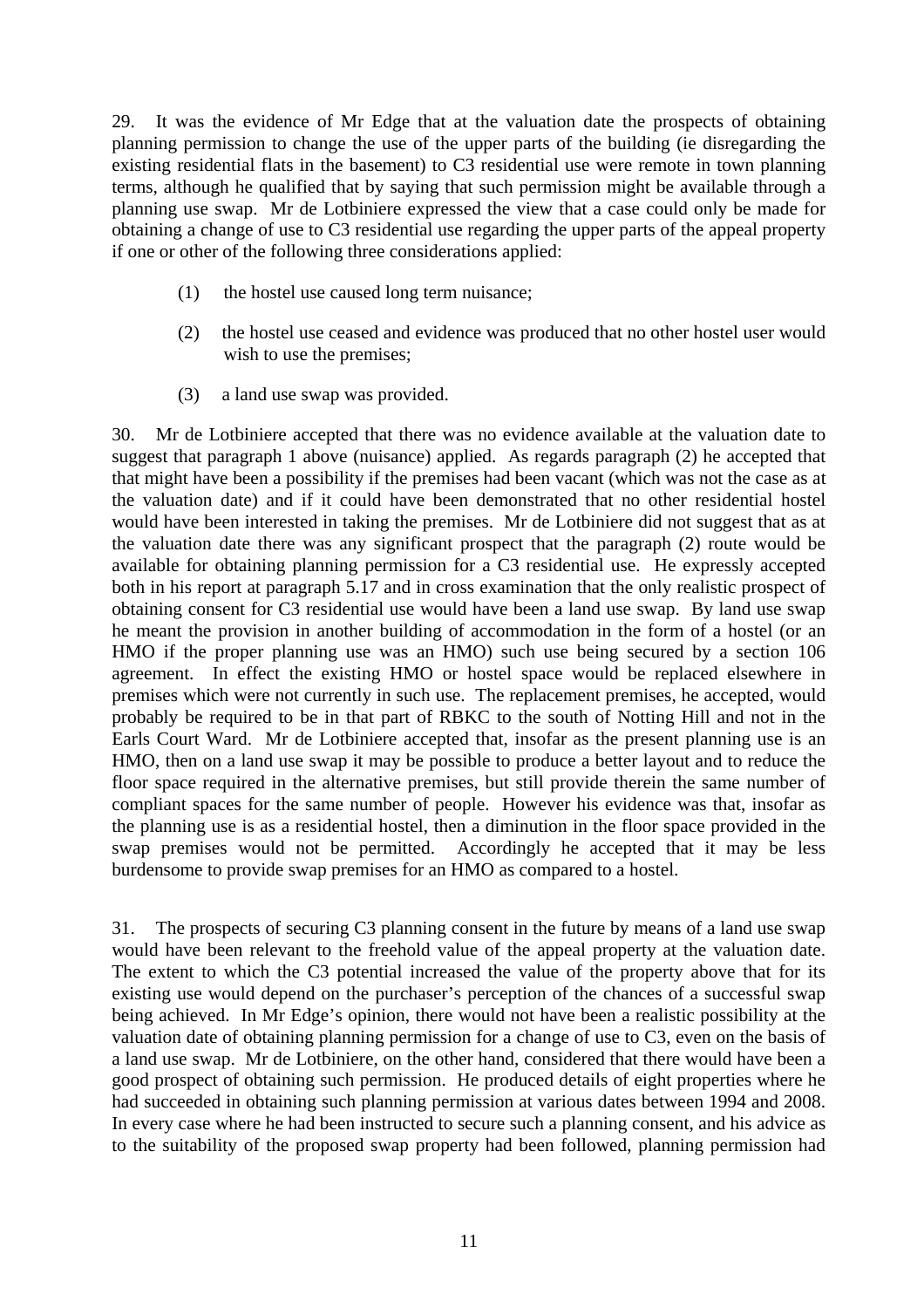been granted. Once a suitable swap property had been obtained, the time taken to secure the planning permission, supported by a binding section 106 agreement, had on average been seven months.

32. We accept Mr de Lotbiniere's evidence on this issue. We are satisfied that a prospective purchaser would have taken the view that the chances of obtaining residential planning permission were good, provided an adequate swap property was available. Mr Edge accepted that Mr de Lotbiniere had more experience that he did regarding land use swaps.

33. We would add this. As noted above Mr de Lotbiniere referred to the possibility that planning permission might be granted for change from hostel to C3 use without a land use swap if the appeal property were vacant and the applicant could demonstrate that no other hostel user would have been interested in taking the premises. This would normally require an extensive marketing campaign over a period of at least a year. He was, however, aware of cases where planning permission had been granted in the absence of a full marketing campaign. However Mr de Lotbiniere accepted, as we have recorded, that as at the valuation date the only realistic prospect of consent would have been a land use swap. He confirmed this in cross examination and said that if advising a hypothetical purchaser at the valuation date he would not be suggesting the paragraph (2) route (see paragraph 29 above) bearing in mind the hostel was actually in use. He would merely advise that this route might become available in future if the property became vacant and if other persons were not interested in taking it for hostel use. His evidence was thus that at the valuation date the only realistic prospect of obtaining planning permission for a C3 use was through a land use swap. We find that there was no prospect at the valuation date of planning permission being granted for the change of the appeal property to C3 use through the paragraph (2) route, for two reasons. Firstly, the appeal property was not vacant on the valuation date and, secondly, it is clear from the evidence of Mr Lever that at that date there was in fact substantial demand for the appeal property as a residential hostel. Mr Lever, who was required to attend and give evidence by reason of a witness summons served on him by the respondent, told us that he was a director of JGH and that at all relevant times he wanted a new five year lease. At one stage he had had to take a renewal lease for only four months, not because he only wanted four months but because Mr Polydorou was unwell. He was entirely happy to take a new five year lease contracted out of the Landlord and Tenant Act 1954 Part II. He also told us that the fact that Lawrence University (who had been using the premises until 2009) made a final decision in January or February 2009 no longer to use the appeal property was not a reason causing him to want only a short term. He had found alternative takers of the space, in particular Milliken University. He told us that there is and has been a demand for student accommodation which opportunities like that presented at the appeal property enable JGH to satisfy. The property is attractive to JGH, which enables it to offer student accommodation. There was a demand for such accommodation both at the valuation date and as at today's date. He said that JGH was always looking to acquire this type of property.

34. We are further confirmed in our conclusion that there was a demand for this type of property and that Mr de Lotbiniere's paragraph (2) route to securing a C3 planning permission would have been treated by a prudent planning advisor as at the valuation date as giving no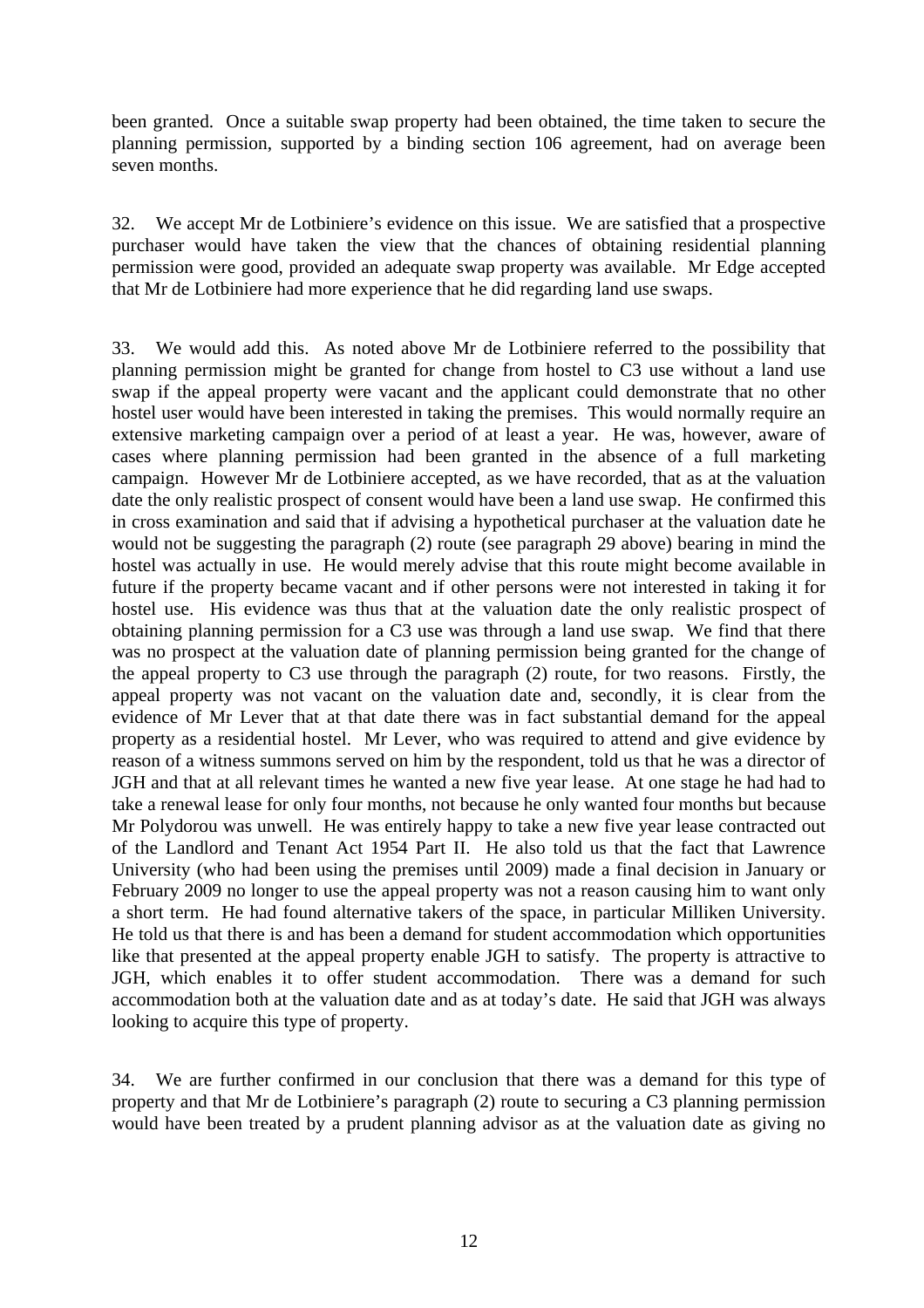realistic prospect of success by the following material. Paragraph 5.5.21 in the UDP (under the heading "Residential Hostels") states inter alia:

"The number of residential hostels has also been in decline and this trend seems likely to continue. This will serve to restrict still further the accommodation available to these groups."

Also Mr Maunder Taylor produced as an exhibit a report from King Sturge dated 2009 entitled London Student Accommodation Market which includes the following on page 14:

"As shown the numbers of students are predicted to increase in London going forward but the planning process is restricting the numbers of private schemes being granted consent. Therefore, the pressure will increase on the HMO stock. If the HMO licensing results in the stock being reduced this will put even greater pressure on available accommodation."

Furthermore, there is the passage in the Planning Officer's report dated 30 October 2001 in relation to 54/56 Cromwell Road (a document produced by Mr de Lotbiniere) in which at paragraph 4.12 it is stated that a relaxation of Policy H25 in that particular case (having regard to listed building considerations) could be accepted but it continued

"Nevertheless, there is a growing need for further hostel accommodation in the borough, particularly accommodation for homeless persons and key workers and, therefore, every attempt should be made to retain hostel accommodation where it is possible".

The foregoing would have led a prudent planning advisor as at the valuation date to conclude that the appeal property was in active use as a hostel and was required for that use, that there was no evidence that it would become vacant and unrequired for that use and that there was substantial evidence of a shortage of hostel accommodation such that it was unlikely to become unrequired for hostel use and such that RBKC would not permit a change of use to C3 residential without the provision of a swap property.

#### **Issue 2: Value of the freehold reversion**

35. Mr Boyle approached the valuation of the freehold reversion in three stages, the first of which was to consider the value of the appeal property as an investment without hope of development. He calculated the net rental income by deducting 10% from the gross income obtained from the letting to JGH, 40% from the gross income obtained from room 4 and 40% from the estimated rental value of the rear basement flat. The resultant net income was capitalised at 6%, to produce a freehold value of £1,243,755.

36. The second stage of Mr Boyle's valuation exercise was designed to ascertain whether hope value should be added to the investment value. For this purpose he relied on the sales of three buildings in the vicinity of the appeal property which were primarily in HMO use. He adjusted the sale price of each to reflect their different characteristics as compared with the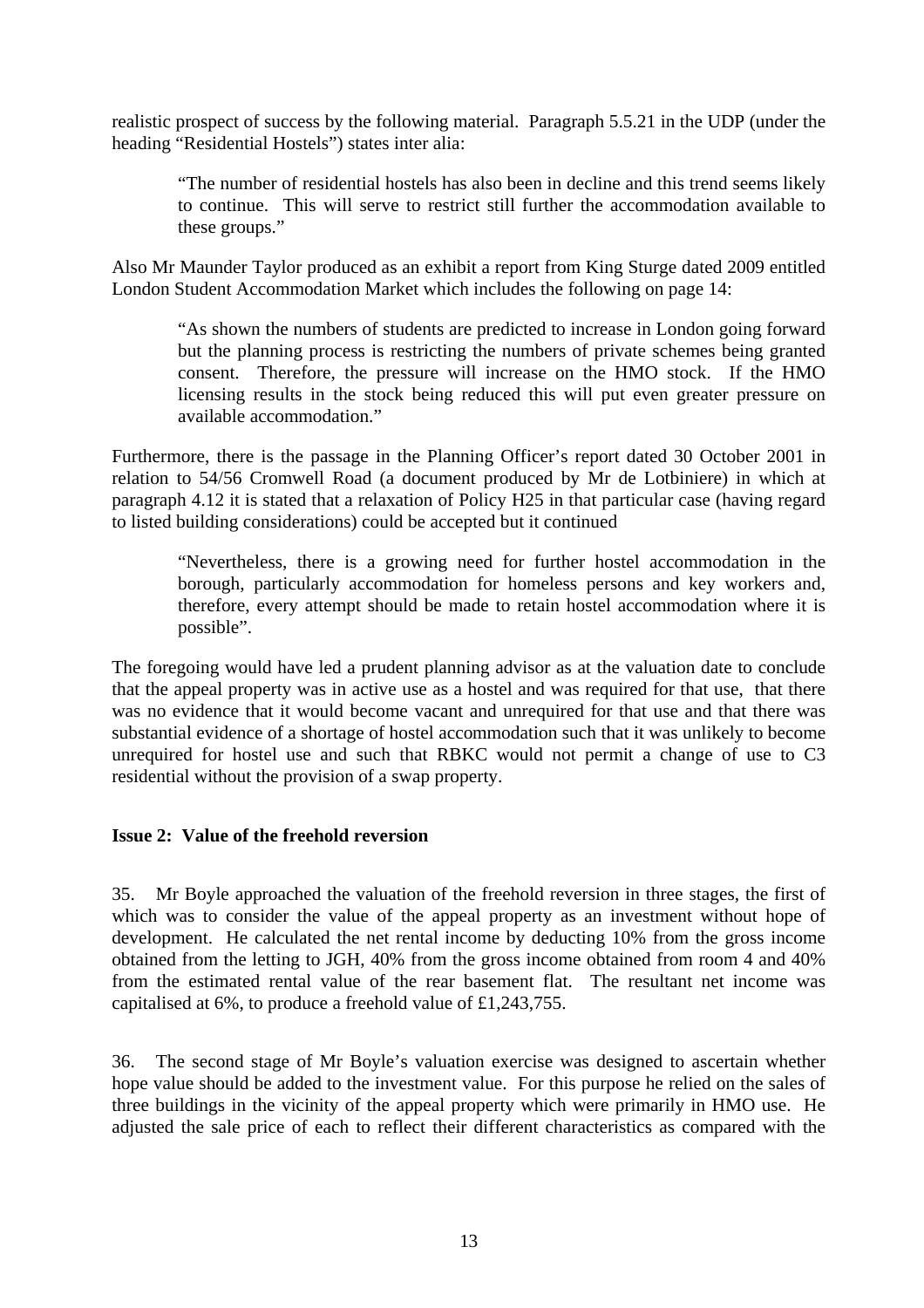appeal property. He arrived at the following values for what he considered to be the section of the appeal property which was in HMO use:

11 Wetherby Gardens, SW5 - £285 per sq ft. 12 Wetherby Place, SW7 - £330 per sq ft 54 Courtfield Gardens, SW5 - £310 per sq ft

37. Mr Boyle noted that these adjusted rates were remarkably similar. He felt he could do no better than adopt the average rate of £308 per sq ft as the value for HMO use, but with the hope of permission being granted for change to a more valuable residential use. Since his "pure HMO value" was equivalent to £245 per sq ft overall, this evidence suggested that the difference between the two figures  $-$  £63 per sq ft – represented the value of the hope itself.

38. In respect of the basement of the appeal property he adopted a figure of £540 per sq ft as representing the value including hope. This was based on 90% of his estimated overall value of the appeal property with planning permission for C3 use, and reflected Mr Edge's opinion that the authorised use of the basement at the valuation date was as two self-contained flats. Mr Boyle thus arrived at a freehold value of £1,800,183 as an HMO with hope value for C3 use. In answer to a question from the Tribunal he said that this figure would not change if the existing use was not an HMO but a hostel.

39. Finally, Mr Boyle considered the value of the appeal property assuming it had the benefit of planning permission for conversion to self-contained flats without restriction. He based this assessment on the sales of three properties in the vicinity which had been sold for development either with planning permission or where no difficulty would reasonably be assumed in obtaining permission for use either as flats or a house. The comparable properties were 23 Brechin Place, SW7 (sold in September 2006 for £3,367,890), 167 Old Brompton Road, SW5 (sold in February 2008 for £3,400,000) and 171 Old Brompton Road, SW5 (sold in July 2006 for £2m). Mr Boyle thought that the best evidence was provided by 23 Brechin Place, as it was the closest and most similar building, but the price paid should be adjusted to reflect the difference in date and the fact that the successful bid was (to the apparent surprise of the selling agent) more than £250,000 above the next bid and also to reflect the extended completion period. The resultant rate of £600 per sq ft was bracketed by the time adjusted value of £650 per sq ft for 167 Old Brompton Road and the time and condition adjusted value of £525 per sq ft for 171 Old Brompton Road.

40. Mr Boyle observed that the three "hope value comparables", averaging £308 per sq ft, suggested that the market was discounting the value with C3 planning consent  $(\text{\pounds}600 \text{ per sq ft})$ by approximately 50%. He therefore considered that both Mr Maunder Taylor's suggested discount of 20% and the 25% discount adopted by the LVT were inadequate.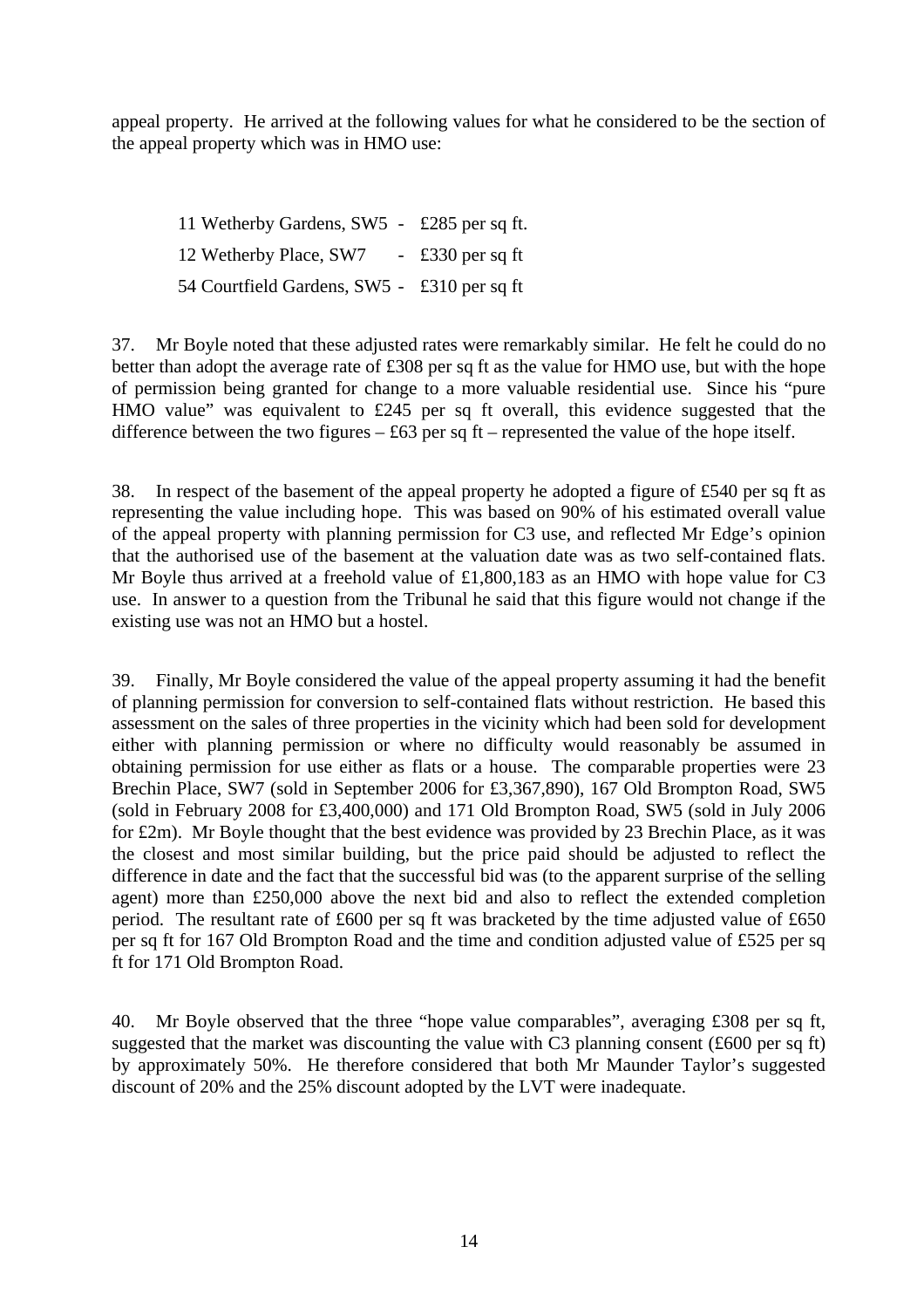41. Mr Boyle also considered the economics of arranging a land use swap. This was something which Mr Maunder Taylor did not do and we refer to this point further below.

42. Mr Maunder Taylor said that, in his experience, the general approach of the residential property market was "overwhelmingly" to start with the vacant possession capital value and to adjust that figure to reflect the risks and available opportunities. He therefore valued the appeal property by direct comparison with what he considered to be the most reliable market evidence, namely the sale of 23 Brechin Place. That property was in the same street as the appeal property; it was a similar style of building; the sale was agreed only three months after the valuation date and the property was sold for development which involved major physical changes. The price paid therefore reflected the unimproved value of a similar neighbouring property although, unlike the appeal property, No.23 did not have a mansard roof and was therefore smaller. Mr Maunder Taylor assumed that, contrary to the information on the sales particulars, No.23 was identical in size to the appeal property, except for the presence of the existing mansard floor in the latter. Planning permission existed for a mansard extension to No.23, but Mr Maunder Taylor considered that this was not reflected in the sale price. In cross examination he accepted that he could be criticised for making in his report no adjustment at all to reflect the fact that planning permission at No.23 existed for a mansard extension. He analysed the sale price of No.23 as showing a value of £714 per sq ft; £114 more than Mr Boyle's analysis.

43. Mr Maunder Taylor used the Savills PCL SW Houses Index to adjust the sale price for time and arrived at a value of £3.127m. He increased this figure to £3.579m, to reflect the accommodation in the mansard roof of the appeal property, which he took at a slightly lower rate per sq ft than the accommodation on the floors below. In Mr Maunder Taylor's opinion, a hypothetical purchaser of the appeal property would base his deferment calculation on a vacant possession value of £3.579m, discounted by 20%. That discount reflected, both the risk that there might still be a limitation to hostel use in December 2030, and also the hope that a change of use to C3 would have been achieved, or would be achievable by that date. He therefore considered that the reversionary value to be deferred was £2,863,000. In cross examination he said that, if the valuation of the reversion had to be based on circumstances on the valuation date, rather than on likely developments over the next 24 years, the discount would be increased from 20% to between 30% and 33%. Thus Mr Maunder Taylor's suggested deduction for risk, based on the purchase of the freehold with vacant possession on the valuation date, is between 30% and 33%. This compares with the discount of approximately 50% obtained by comparing Mr Boyle's figure for properties sold with C3 planning permission (£600 per sq ft) with his figure for properties sold as HMOs (£308 per sq ft).

44. We consider that we should draw attention to the following aspects of Mr Maunder Taylor's evidence:

(1) He has based his valuation on one comparable only, namely 23 Brechin Place, which was sold with a different planning use, namely full C3 residential use. On any basis the figure thereby obtained requires substantial adjustment downward to reflect the absence of planning permission for C3 use (50% per Mr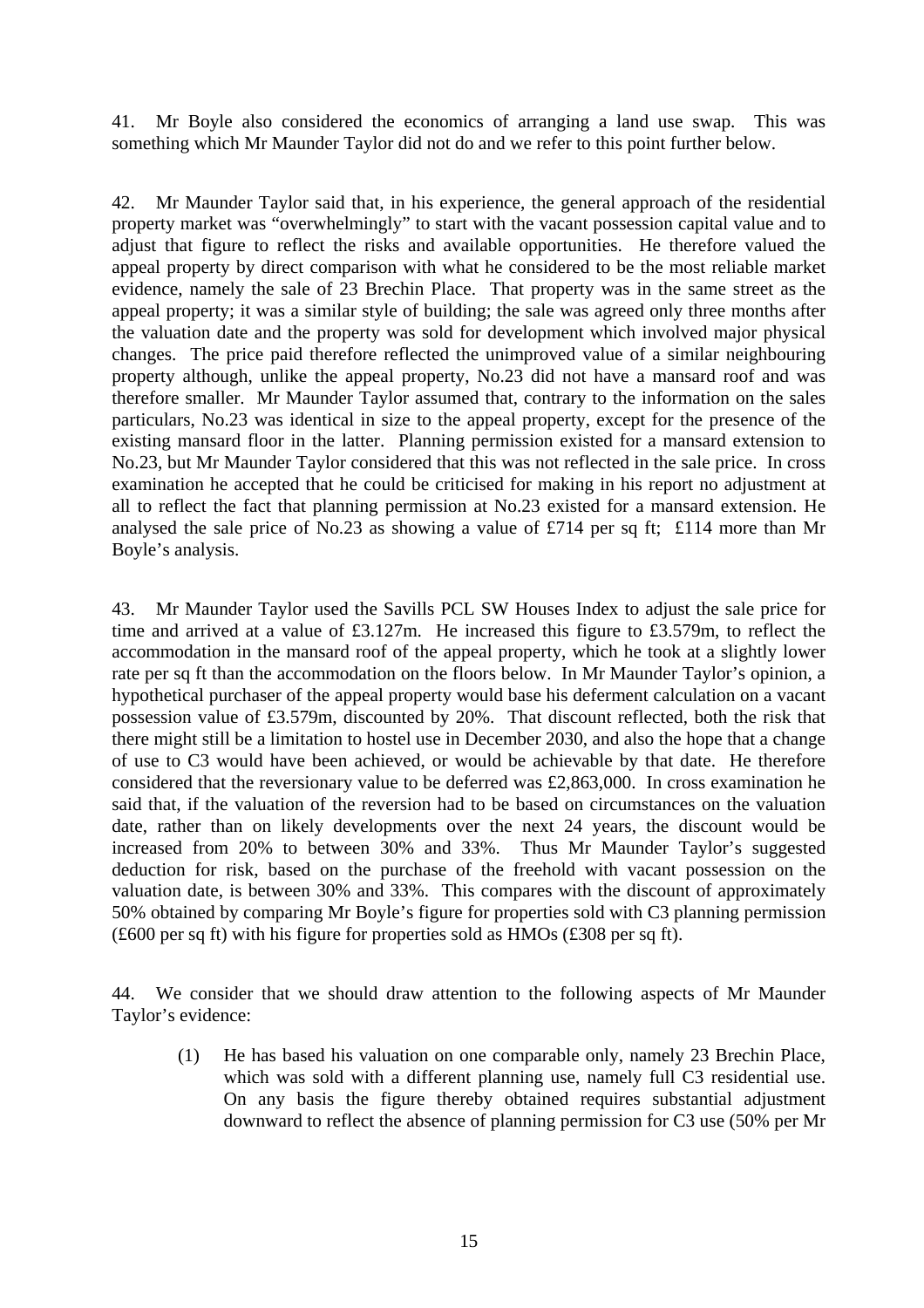Boyle and 33% per Mr Maunder Taylor if the adjustment is done by looking at the situation as it existed at the valuation date).

- (2) As at the valuation date there was no realistic prospect of obtaining C3 consent save through a land use swap (Mr de Lotbiniere himself confirmed this) and we refer again to the matters set out in paragraphs 31 to 33.
- (3) As at the valuation date there was no information available to the hypothetical purchaser or his planning advisor to suggest that the prospects for conversion from a residential hostel into C3 residential use would become easier in the future rather than more difficult. Mr Maunder Taylor himself during the course of his cross-examination accepted that the planning position might get worse or it might get better by the term date.
- (4) In view of the fact that a change of use of the appeal property to C3 therefore relied upon a land use swap it is remarkable that Mr Maunder Taylor has given no consideration to the economics of such a swap. It is the respondent's case that the freehold of the appeal property, which is not in C3 use, should be valued on a basis reflecting C3 use in circumstances where such use is only available through a land use swap. It is the respondent's own evidence (through Mr de Lotbiniere) that this will cost a substantial sum. Mr Boyle confirmed that it would cost a substantial sum and went further by producing figures, by reference to other transactions, to prove how much it would cost and to show that such a cost would substantially destroy the economics of obtaining the change of use. However upon this crucial point Mr Maunder Taylor gave no evidence in his report and during the course of his cross examination merely observed: you can lose a lot, you can lose a little or you can come out all square. In effect Mr Maunder Taylor was saying that the hypothetical purchaser would increase his bid for the freehold reversion to reflect the potential extra value from a C3 use pursuant to a land use swap without making any investigation or analysis as to the economics of such a land use swap.
- (5) In his expert report Mr Maunder Taylor referred to the possibility of an investor purchasing a property with the intention of breaching planning legislation in the hope that no enforcement action would be taken by the local planning authority within the statutory time period. In the course of cross-examination, however, he agreed that this was not a feasible option.
- (6) Mr Boyle has provided comparables regarding sales of similar buildings in the local area sold at around the valuation date, being buildings whose planning use was HMOs rather than C3. Mr Boyle analysed these. The prices obtained upon these sales would necessarily have included such hope value as may have existed for the prospects of a change of use of such a property from HMO (or hostel) to C3. This seems to us to be important evidence. However Mr Maunder Taylor told us that he had not looked at these comparables provided by Mr Boyle (which had been available to him for a long period) and he made no analysis of them. Mr Maunder Taylor produced no such comparables of his own (ie comparables involving sales of buildings in HMO/hostel use). He also agreed that he had nothing like the experience that Mr Boyle has in this area of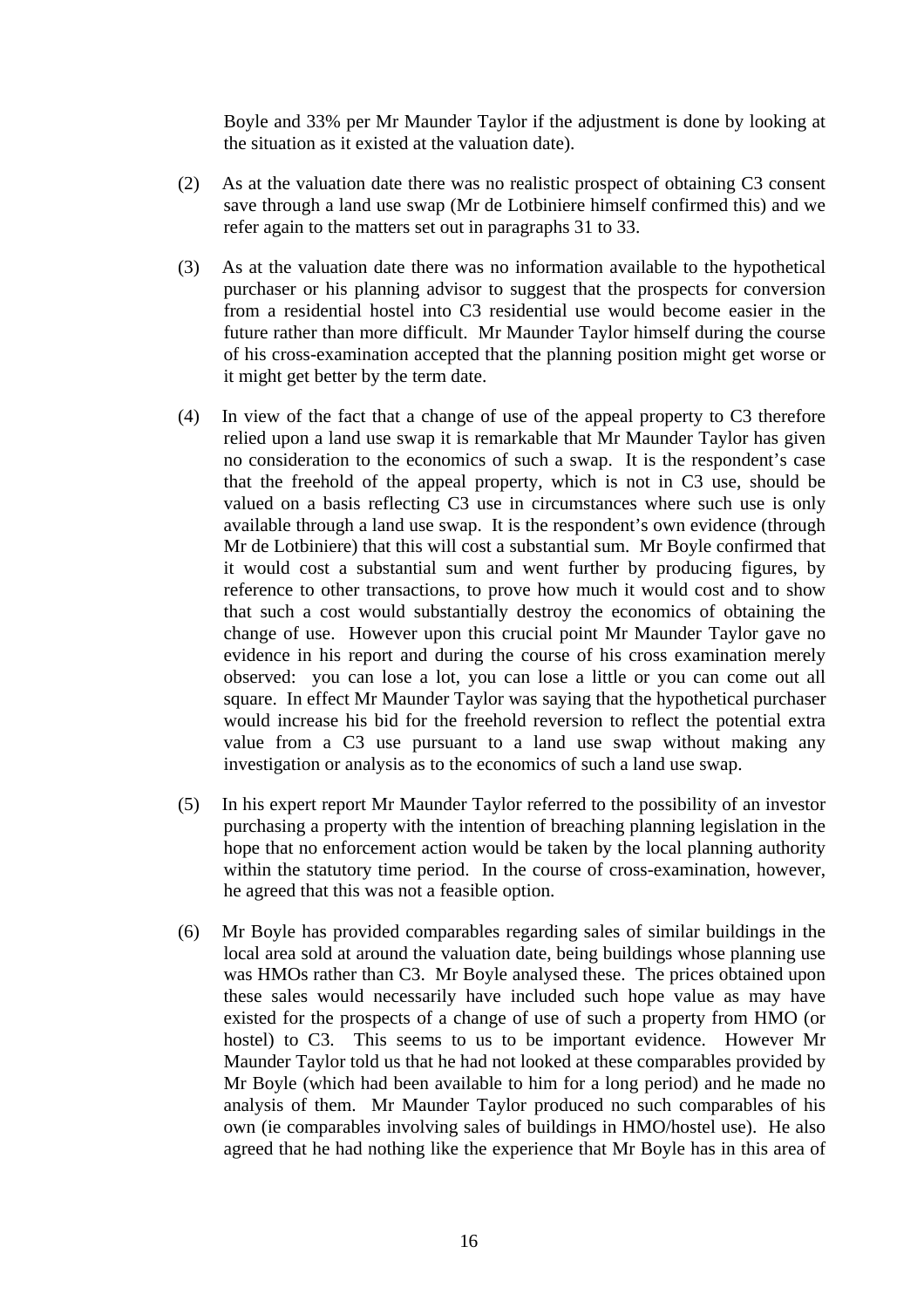London. His justification for not producing HMO/hostel comparables was that he was putting forward a completely different basis of valuation. It can here be noted that Mr Boyle was not in any substantial way challenged in crossexamination regarding these comparables. (Having regard to a passage in Mr Munro's written closing submissions where he suggested that the time for crossexamination was guillotined we would say that a substantial period, more than two hours, was available for cross-examination of Mr Boyle but he was not cross-examined upon these comparables. This may be thought hardly surprising bearing in mind Mr Maunder Taylor's lack of consideration of these comparables and his lack of any alternative such comparables. In case it is relevant it should be recorded that although time was limited the Tribunal did not at any stage require Mr Munro to cease his cross-examination, nor did he indicate at the time any desire to cross examine upon these comparables or state that, unless given further time, he would be unable to do so).

(7) In short Mr Maunder Taylor started and finished on the basis that the price should be fixed by reference to 23 Brechin Place with a discount for risk which he put at 20% (on the basis that matters may be more beneficial at the term date) or at 33% if a figure must be found as at the valuation date. However he did this on the basis, as stated in the conclusions of his report at paragraph 5.34, that this 20% discount is:

> "… to reflect the risk that there might still be a limitation to hostel use, but also reflecting the hope that a change of use to unrestricted residential use would have been achieved by that date."

We conclude that this passage, and Mr Maunder Taylor's approach, contains an unjustifiably optimistic analysis of the planning position, being an analysis which Mr Maunder Taylor suggests the hypothetical purchaser would reach without any consideration to how much a land use swap might cost.

45. We return to the question (not considered by Mr Maunder Taylor) of the economics of arranging a swap. Mr de Lotbiniere said that, in his experience, the value of the swap property after it had been changed to HMO or hostel use was usually less than the original purchase price, which in most cases reflected full residential value. Mr Boyle illustrated the likely loss in value by reference to flats in Longridge Road, Earls Court, SW5, which contained the principal swap property offered at the first attempt to obtain C3 permission for 11 Wetherby Gardens. He also referred to a property at 120 Holland Road, W14, which was being used in the current attempt to effect a swap for 11 Wetherby Gardens. Based on his three HMO comparables averaging £308 per sq ft, this evidence suggested that a loss of more than £200 per sq ft was likely to be incurred if the notional purchaser was obliged, by a section 106 agreement, to maintain the swap property as an HMO/hostel. We accept that evidence.

46. In our judgment, the uncertainty both as to the prospects and the total cost of obtaining planning permission for C3 residential use, and the size of the adjustment necessary to reflect the different planning status of 23 Brechin Place and the appeal property – whether it be 30/33% as suggested by Mr Maunder Taylor or 50% as suggested by Mr Boyle – renders this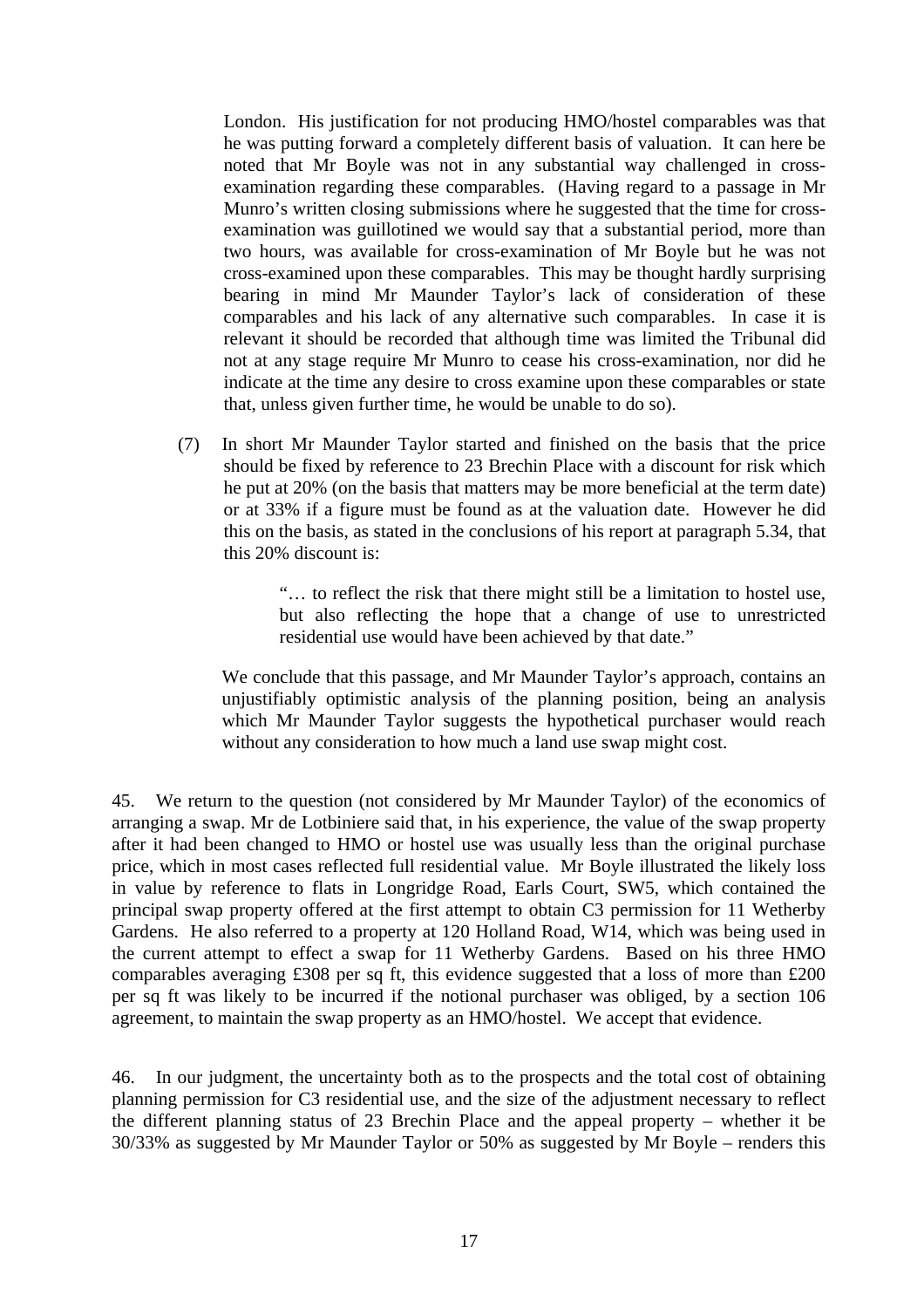process of comparison unreliable. We consider that a far more accurate assessment of the value of the appeal property is to be obtained by reference to the three properties cited as comparables by Mr Boyle, which were sold either as HMOs or part HMOs. As recorded above Mr Maunder Taylor did not produce any HMO/hostel comparables of his own and Mr Boyle's comparables were not challenged. As we have said, in our view the most reliable method of valuing the appeal property as an existing hostel is by reference to the sales of other properties in the vicinity which were in HMO use. The prices paid on such sales would reflect such hope as may have existed of obtaining consent for C3 use in the future. The comparison between Mr Boyle's stage 1 and stage 2 indicates that the prices achieved in the market did indeed include a significant element of hope value. The properties relied on in stage 2 included 54 Courtfield Gardens, about which the available information was very limited. We note, however, that the omission of this comparable would make virtually no difference to the average figure of £308 calculated by Mr Boyle, which we accept as the value with hostel/HMO use.

47. As for the basement of the appeal property, which is not in HMO or hostel use, Mr Boyle valued this at 90% of the overall value of £600 per sq ft which he derived from the sale of 23 Brechin Place. We accept Mr Boyle's approach to the valuation of the basement. We do not agree, however, that the time-adjusted price of £651 per sq ft paid for 23 Brechin Place should be reduced to reflect the level of the underbid, although it should be reduced to reflect the delayed completion of the sale. We find that the overall value of the appeal property, assuming C3 planning permission and based on the sale of 23 Brechin Place, was £630 per sq ft, and the value of the basement was £567 per sq ft.

# **Issue 3: Deferment rate**

48. Mr Boyle pointed out that, in *Cadogan v Sportelli* [2007] 1 EGLR 153 the Lands Tribunal determined deferment rates for properties in Prime Central London of 4.75% for houses and 5% for flats. He considered that the starting point for the appeal property was the latter figure. Although it was a house for the purpose of the enfranchisement legislation, it was physically more akin to a block of flats, but the considerable management issues arising out of its mode of use warranted a significantly higher deferment rate than would be applicable to flats. Moreover, the appeal property was not such a good quality investment as a block of selfcontained flats or a house. This was illustrated by the fact that its value had appreciated over the past few decades at a much slower rate than would have been the case if it had remained as self-contained units or a house. In the 1950s many houses in the area were converted to form guesthouses or HMOs because of lack of demand for entire houses for single occupation. Prior to that time the buildings would have been worth more as a house than as a guesthouse. Recent sales of comparable properties showed that the restricted planning use of the appeal property had resulted in it being worth considerably less than if it were a house. This was a compelling illustration of differing growth rates and thus the justification for different deferment rates. A further reason for increasing the *Sportelli* deferment rate was that the current intensive use of the building would result in a shorter period to obsolescence than would be the case if it were a single family house or a block of flats.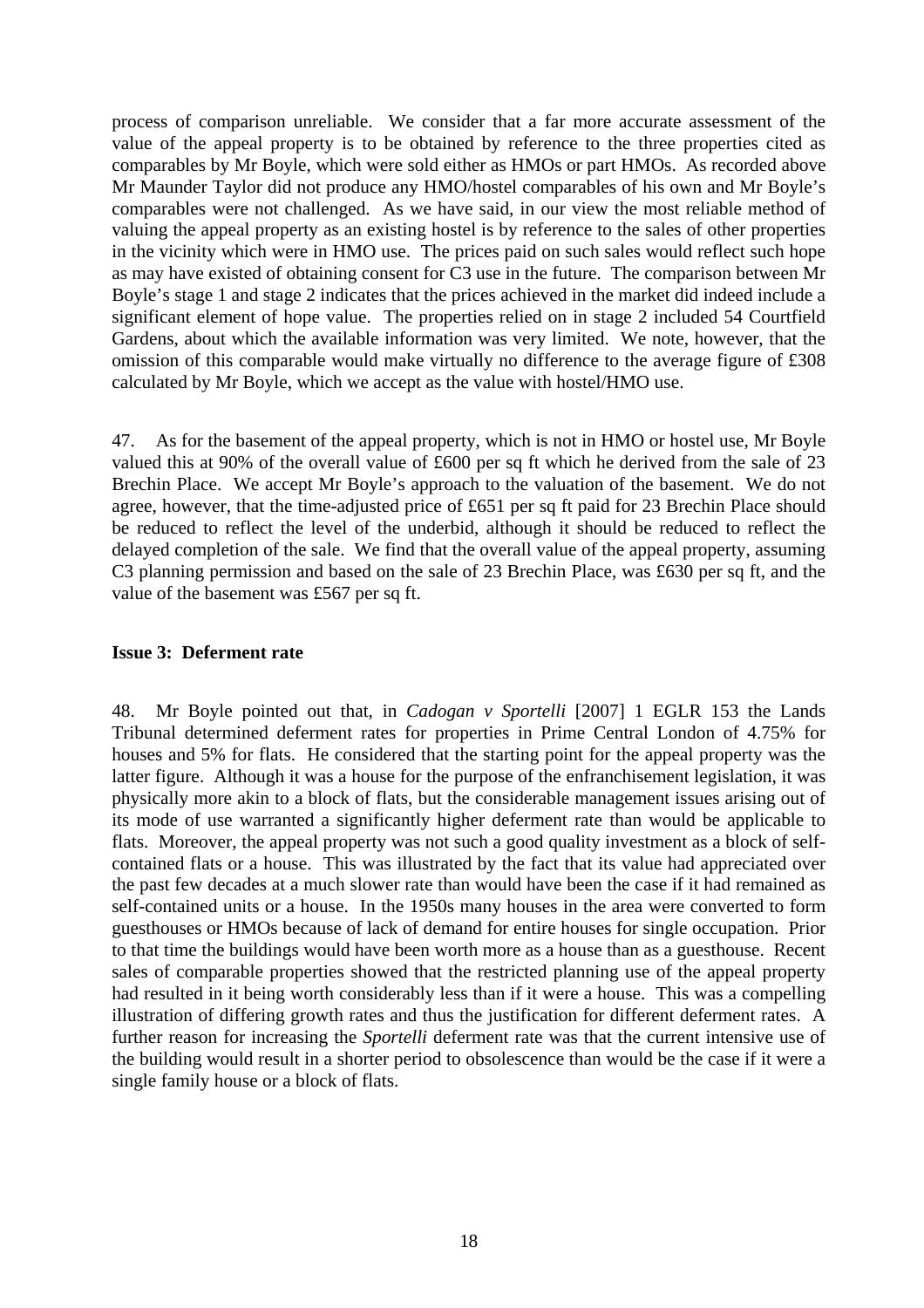49. Mr Maunder Taylor thought that there was no reason to depart from the 4.75% *Sportelli* rate in the circumstances of this case. His principal point was that, whether his approach or Mr Boyle's approach was found to be correct, their estimates of freehold value both reflected the hostel/HMO use together with its "upside chances and its downside risks". It would therefore constitute double counting to adjust the *Sportelli* deferment rate to reflect these matters.

50. The appeal property was located in a prime area. It might not be in one of the traditional prime areas of Mayfair, Belgravia, Chelsea, Kensington or Knightsbridge. The Lands Tribunal had, however, determined in *Hildron Finance Limited v Greenhill (Hampstead) Ltd* [2008] 1 EGLR 179 that Hampstead was a prime area for the purposes of applying *Sportelli*. It followed, said Mr Maunder Taylor, that the part of Kensington which included the appeal property was also a prime area.

51. The four risks of investing in reversions of more than 20 years were found in *Sportelli* to be illiquidity, volatility, deterioration and obsolescence. The freehold interest in the appeal property had been submitted to public auction and sold before the auction date. There was no evidence that the market would have seen it as being any less liquid than other properties. Furthermore, the 20% discount which he had applied to the vacant possession value adequately reflected the margin which investors would require for the property "to be saleable and mortgageable in the usual way".

52. On volatility and obsolescence Mr Maunder Taylor said:

- "7.6 The risk of volatility is, in my opinion, no more for this property than is reasonably reflected in the 20% discount which I have applied to the vacant possession freehold value. Indeed, it is further my opinion that the adjustments to the vacant possession freehold value which should be made to reflect this risk have been made.
- 7.7 As to deterioration and obsolescence, I accept that this is an old building. However, the comparison at 23 Brechin Place is also an old building, apparently built by the same original developer at almost exactly the same time. The evidence is that a recent purchaser of 23 Brechin Place has paid a price which reflects full refurbishment costs being necessary, and therefore reflects that age and condition which fulfils the statutory assumption of unimproved in this case. It is therefore my opinion that the risks of deterioration and obsolescence are reflected in the valuation. Having said that, I have given evidence in other cases (and it is my opinion) that purchasers of a residential property for owner occupation or for letting out have a shorter term outlook with regard to deterioration and obsolescence than do many freehold investors buying for the value of the reversion. In this case, there are 24 years to the reversion and it is my opinion that the purchaser of 23 Brechin Place (whether he bought for owner-occupation or letting) would have a similar outlook in regard to the economic life of the building as an investor of the freehold reversion.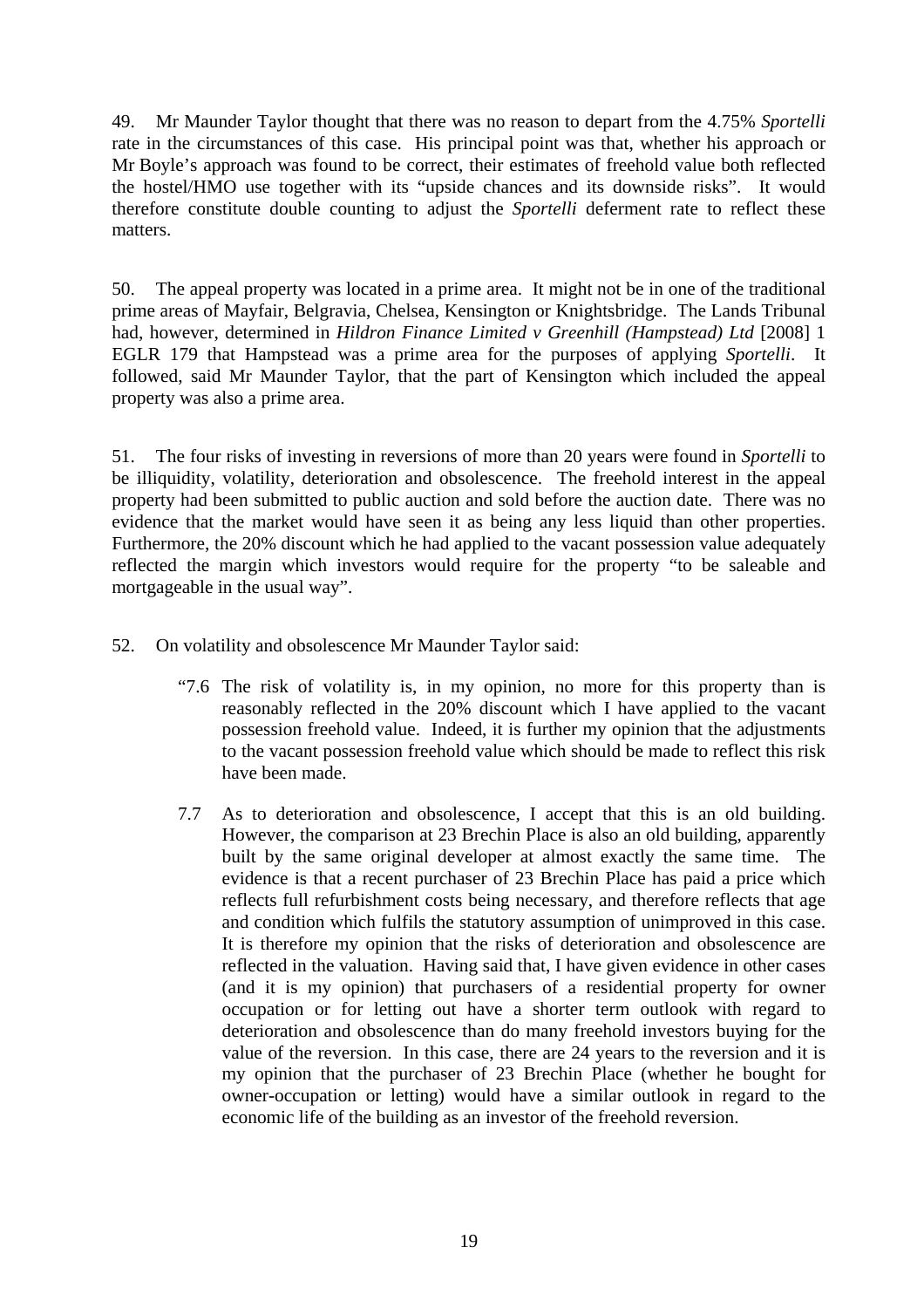7.8 In my opinion, I see no reason to depart from the factual precedent of the *Sportelli* 5% deferment rate in the circumstances of this particular case." (The 5% figure was included in error and was intended to be 4.75%).

53. The question for us to determine is whether a departure is justified from the *Sportelli* rate by the circumstances of the appeal property. Before dealing with that question we must decide whether the appropriate *Sportelli* rate is 4.75% or 5%.

# 54. In paragraph 96 of *Sportelli* the Tribunal said:

"Because what we are considering is a long-term investment it is the prospect of management problems arising during the course of the tenancy that is the important consideration rather than the state of affairs at the time of valuation. Our view is that the potential for problems to arise is inherent in all leases and that standard adjustment is therefore appropriate. We do not rule out the possibility that there could be a case for an additional allowance where exceptional difficulties are in prospect, but this would need to be the subject of compelling evidence."

55. Mr Munro submitted that, on the evidence, there were no increased management obligations on the appellants. He said that JGH's increased management obligations were reflected in the difference between JGH's receipts and the rent they paid to the appellants. If JGH did not renew their lease, so that the appellants inherited their management obligations, either the user would cease and with it the management obligations, or the appellants would continue to operate and would inherit the management obligations and the profit that JGH were making, or the tenants would grant a lease or licence to another operator who would take on the management obligations. Whichever route was taken, there was no justification for adjusting the deferment rate.

56. We are unable to accept that submission. JGH are responsible for ensuring that the appeal property is maintained in repair and sub-let to a number of occupiers every year. That work is clearly management intensive. It is unlikely in the extreme that JGH would have agreed to undertake the work involved if they had not anticipated making a profit. The appellants were prepared to give JGH the opportunity to make such a profit rather than undertaking the management of the individual lettings themselves. It follows in our view that, by sub-letting most of the appeal property to JGH, the appellants demonstrated that they were well aware that the management problems referred to in paragraph 96 of *Sportelli* applied equally to the appeal property.

57. In *Sportelli* a dividing line was drawn, in the context of management, between flats and houses. We are satisfied that Mr Boyle was right to take the view that the characteristics of the appeal property compare more closely with flats than with a single house. Accordingly, the question is whether a departure is justified from the 5% rate prescribed for flats in *Sportelli*.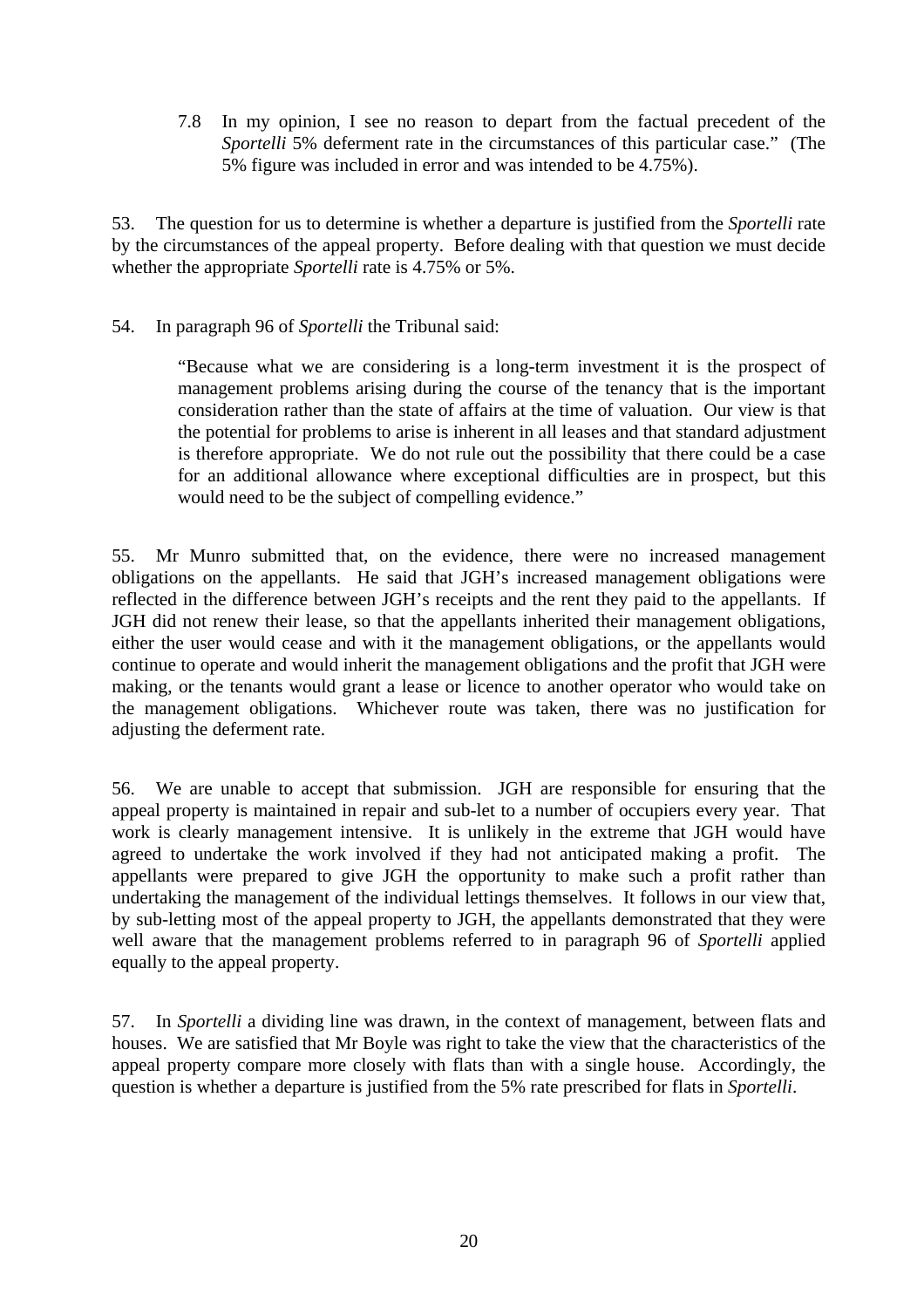58. Mr Boyle suggested that there were two reasons which justified such a departure, namely prospects for growth and obsolescence. In *Sportelli* the Tribunal considered the real growth component of the deferment rate in paragraph 72 and concluded that

"a realistic, or neutral, assumption would be 2% … with any concern on the part of the investor that this rate might not be achieved being reflected in the risk premium."

59. Mr Boyle's evidence, that the value of the appeal property had grown at a rate far below flats and houses in the vicinity in the 50 years or so since it went into multiple occupation, was not challenged. In the light of that evidence we find that an investor would be concerned that the assumption of a 2% real growth rate, which was a constituent of the 5% deferment rate for flats in *Sportelli*, might not be achieved from an investment in the appeal property and that this concern would be reflected in an increase of 0.5% in the risk premium (and the deferment rate) to 5.5%. It is true that, if planning permission is granted for change to C3 use before the appellant's lease expires, the value of the freehold reversion will increase substantially. But the prospect of such an increase is reflected in the existing value of the freehold interest, which includes a significant element of hope value. To adjust the deferment rate to reflect such a prospect would constitute double counting.

60. We should add that Mr Munro emphasised Mr Boyle's agreement that he had not considered whether lower prospects of growth would be reflected in a lower risk premium. He submitted that this was contrary to paras 72 and 73 of *Sportelli*.

61. We do not accept that submission. Paras 72 and 73 read as follows:

"72. Two features of the real growth rate assumption, in our judgment, require particular consideration. The first is the very substantial difference over a long period that can arise from different rates. A house worth £1m now would be worth £3.437m in real terms after 50 years at a growth rate of 2.5%. At 1.5% it would be worth £2.105m. It is clear that an investor who based his assessment on a particular rate would be conscious of the consequences of this rate failing to materialise, and we can see that for this reason there may well be an interaction between the growth rate assumption and the third component of the deferment rate, the risk premium. Of course the investor would also be conscious of the additional gain that would result from the assumed rate being exceeded, but the likely type of investor in a long-term reversion producing no income would be someone looking for long-term security – Mr Cullum had pension funds particularly in mind – and it is unlikely that, for such an investor, the hope that the assumed rate might be exceeded would outweigh the fear that it might not be achieved, unless the assumption as to growth was pitched at a sufficiently conservative level. In general we see force in the evidence of Professor Lizieri in the light of the factors that he referred to, but we think a realistic, or neutral, assumption would be 2%, the one made by Mr Cullum, with any concern on the part of the investor that this rate might not be achieved being reflected in the risk premium.

73. The second feature of the assumption that has to be considered, in our judgment, is that real house prices fluctuate significantly, so that at any one time they may be substantially above or substantially below the level that would have resulted from a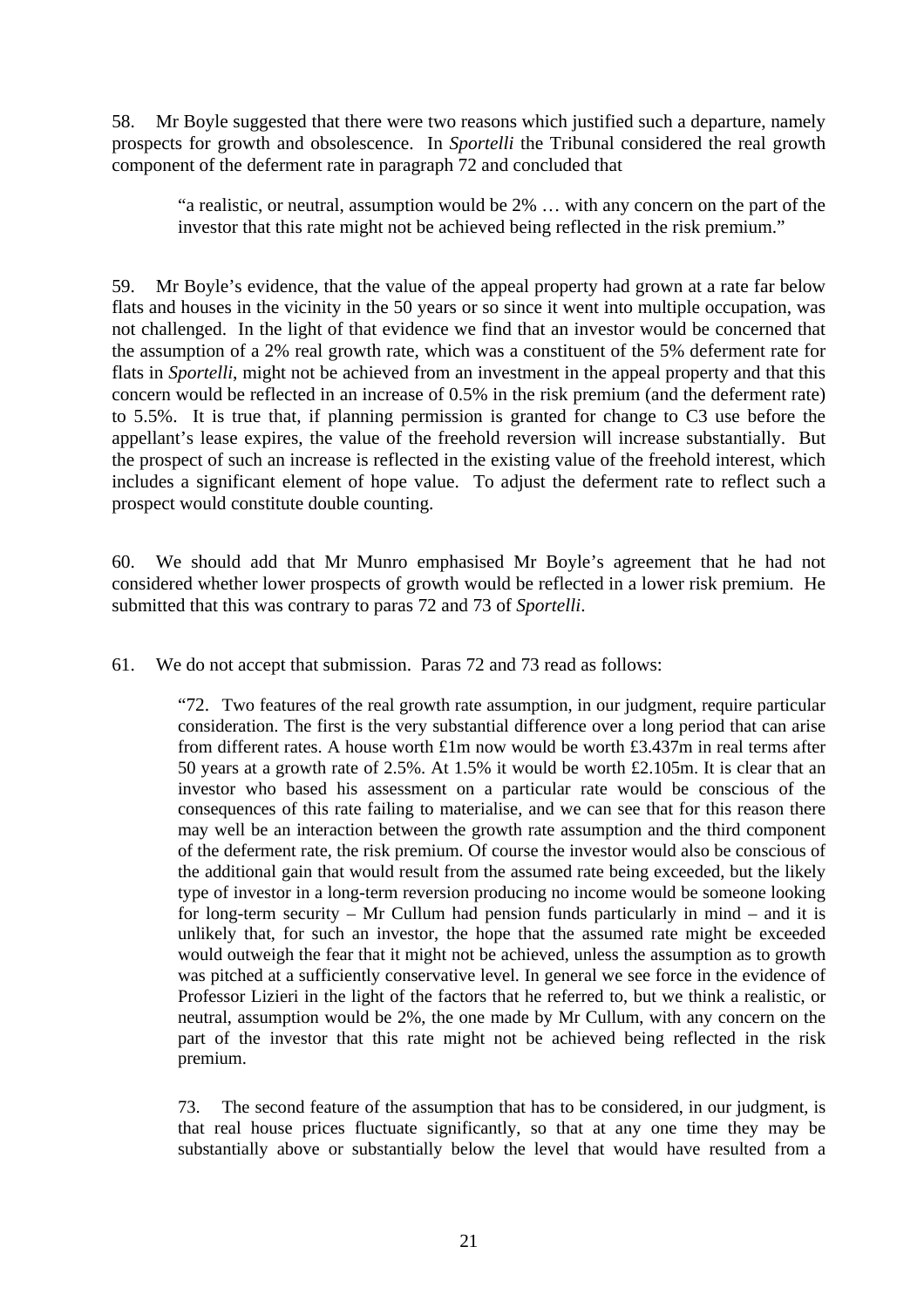projection of past average growth rates. Thus at the present time the recent sustained strength of the market has pushed prices well above the long-term trend. To base the deferment rate on the same real growth rate when prices are above the trend as when they are below the trend would run the risk of overvaluing the reversion in the former case and undervaluing it in the latter. This was not, however, a matter to which evidence was directed. Nevertheless it seems to us likely that the optimism of a buoyant market would be likely to feed through, to some extent, to investors in the sort of long-term reversions that we are considering, and that the same would be true when the market was low and pessimistic. It could therefore be expected that this would be reflected in a reduction or increase, as the case might be, in the risk premium, which would tend to counterbalance any adjustment that might otherwise seem appropriate to the growth rate. It is a reasonable working assumption, we think, that there would be an effective counterbalancing, so that the deferment rate would not need to change according to whether prices were above or below the trend. We therefore adopt 2% as the assumed growth rate."

62. In our view the Tribunal's observations to the effect that the risk premium might be changed to counterbalance any adjustment to the growth rate clearly related to a situation where prices achieved in the market were above or below the long-term trend level. The Tribunal was not intending in *Sportelli* to establish a general principle that the deferment rate would remain constant irrespective of investor's perceptions of the prospects of future growth. In the present appeal the hypothetical purchaser's concern regarding the prospects of future growth is not based on his perception of a buoyant market at the valuation date – instead it is based on the fact that the appeal property does not have a C3 residential planning use at the valuation date and the evidence shows that the values of buildings with HMO/hostel user have grown substantially less than C3 residential units over a lengthy period.

63. We do not consider that any further adjustment should be made for obsolescence. We do not overlook Mr Johnson's argument that the notional purchaser is buying the freehold subject to the lease, but without the benefit of any repairing obligations on the part of the tenant, see Section 9(1A)(c) of the 1967 Act. However it seems to us that the notional purchaser would take the view that either the occupants under an underlease would maintain the property in satisfactory condition for their own reasons (so as to be able to generate income from the hostel use and comply with any HMO licence), in which case there is no concern regarding disrepair, or the occupants would fail to maintain the property in circumstances where this failure is symptomatic of the use no longer being economic or desired. In this latter case the hypothetical purchaser will be at least as pleased to note the possibility emerging of obtaining a C3 planning permission through Mr de Lotbiniere's paragraph (2) route as he would be displeased at the prospect of obsolescence in the building which was not being dealt with through the repairing covenant. Accordingly we do not consider any further adjustment to the deferment rate is required in respect of obsolescence.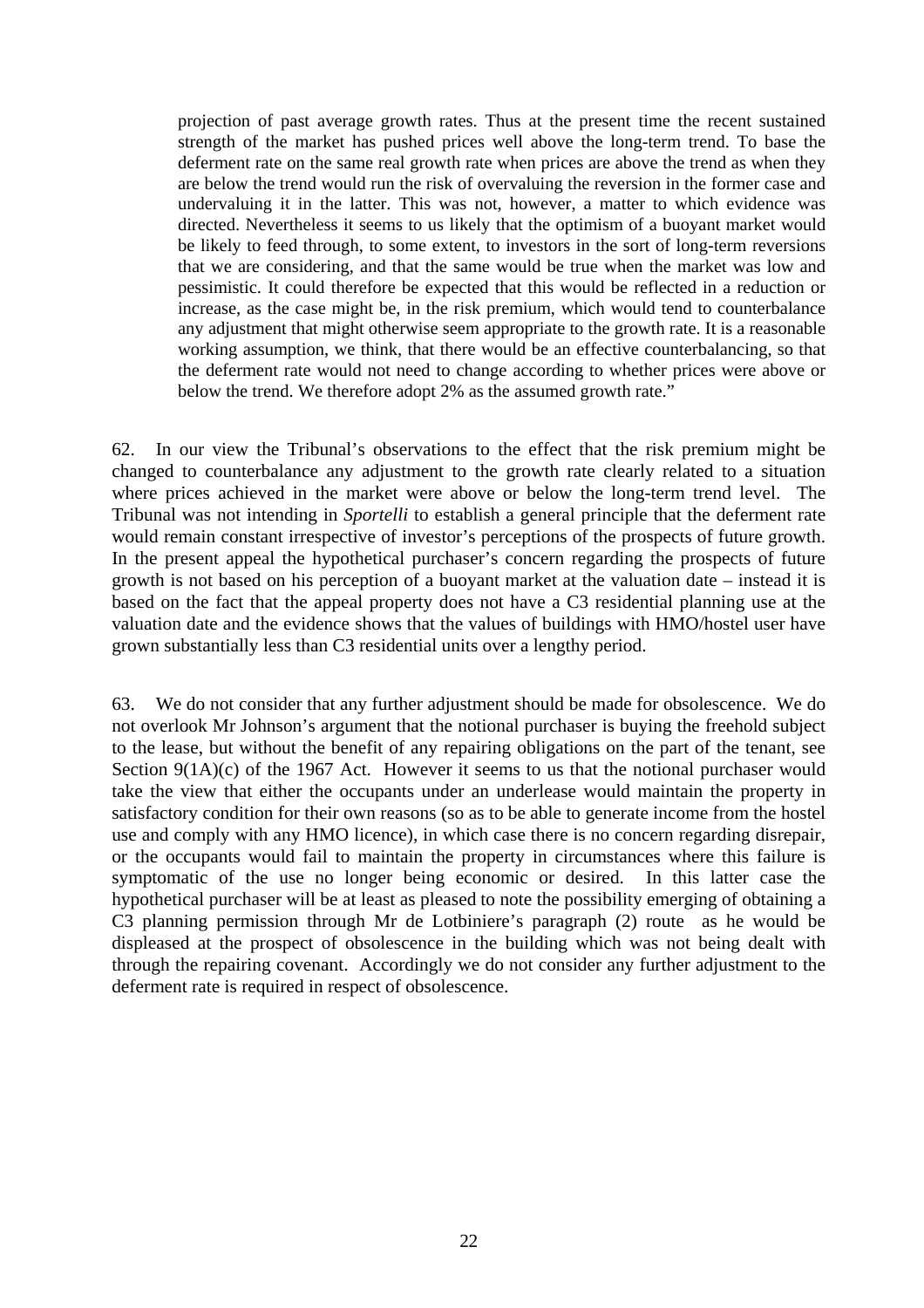**Issue 4: whether the LVT was right to apply its deduction of £50,000 in respect of the restrictive covenant at the end of the valuation, as a deduction from the enfranchisement price, or whether the figure should have been deducted from the freehold value before deferment.** 

64. Before coming to the question of where in the calculation the allowance for the two discounts (ie regarding the restrictive covenant and the statutory tenancy) should be placed, it is important first to note a preliminary matter. The LVT decided that an allowance of £50,000 should be made separately in respect of each point. Permission to appeal has been granted only regarding the question of where in the calculation of the price to be payable on enfranchisement are these two allowances of £50,000 each to be placed. There is no permission to appeal granted to challenge the quantum of either of these discounts or to contend that no such discounts should be allowed at all.

65. The question of where the relevant discount falls to be placed in the calculation depends to a significant extent upon what exactly that discount is said to represent. So far as concerns the discount in respect of the restrictive covenant, the LVT found that the sum of £50,000 was the premium which might be required to discharge or modify the restrictive covenant in the event that the Day Estate sought to enforce it. Thus the £50,000 is an assessment by the LVT of how much money would be required to be paid to the Day Estate to obtain whatever discharge or modification was thought necessary (see in particular paragraphs 14 and 17 of the LVT's decision). So far as concerns the £50,000 discount in respect of the statutory tenancy, this is not a sum identified by the LVT as being a sum the payment of which will produce some identified result. Instead in relation to this the LVT stated at paragraph 36 and 37 of its decision that the value of the freehold is reduced by the presence of the statutory tenancy and must be taken into account; and the LVT determined that an appropriate adjustment was £50,000.

66. We turn now to the question of where to place the £50,000 discount in respect of the restrictive covenant. Paragraph 10 of the agreed statement of facts and issues records:

"The freehold reversionary interest in the Property is subject to the Restrictive Covenant and will be acquired by the Appellants, on completion of this enfranchisement claim, subject to the Restrictive Covenant."

The terms of the relevant restrictive covenant are as follows:

"Not to carry on or permit to be carried on [sic] the Property or any part thereof any trade business or profession and not to use or permit the Property or any party [sic] thereof to be used for any illegal or immoral purpose or otherwise that [sic] with regard to the Property as residential accommodation."

67. We are concerned with the assessment of the price payable for the appeal property in accordance with sections 9(1A) and 9(1C) of the Leasehold Reform Act 1967 as amended. Section 9(1A) states that the price payable for a house and premises is to be the amount which at the relevant time the house and premises, if sold in the open market by a willing seller,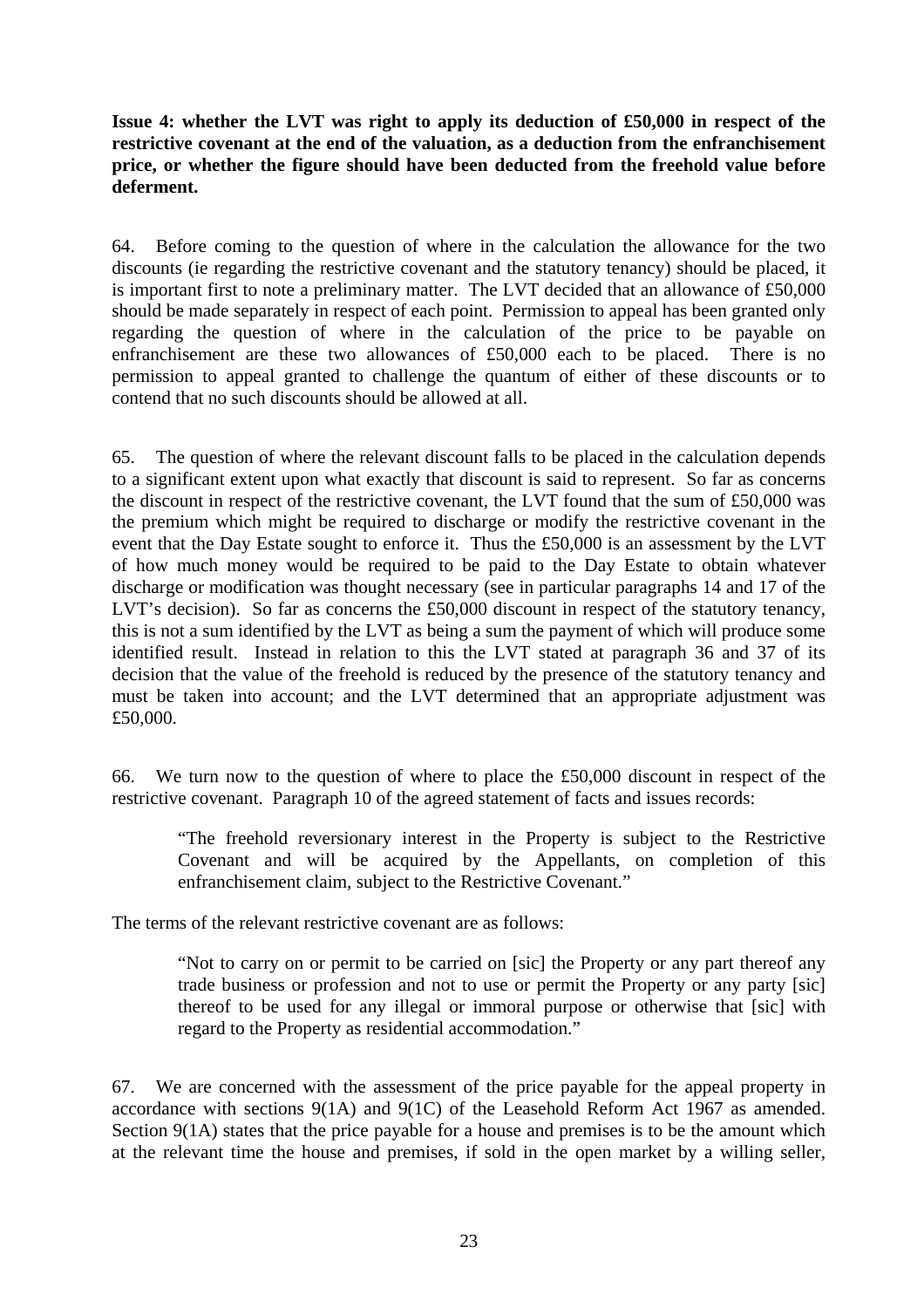might be expected to realise upon certain assumptions including the assumption that the vendor was selling for an estate in fee simple subject to the tenancy. It is true, as pointed out by Mr Johnson, that the normal way of assessing the price payable includes assessing the value of the freehold with full vacant possession at the valuation date and then deferring this value until the term date. However the statute does not require that this valuer's convention is followed. We are unable to accept that it is compulsory, when considering the question of where the discount for the restrictive covenant should be made, that we ignore the fact that the hypothetical purchaser is purchasing a freehold reversion which will be subject to the existing lease – indeed the statute requires us not to ignore this but instead to assume that the freehold was being sold for an estate in fee simple subject to the tenancy.

68. The question for us therefore in our view becomes: bearing in mind that the £50,000 discount is the assessment by the LVT (not challenged or challengeable as to amount) of the cost of discharging or modifying the restrictive covenant, is this discount a sum which the hypothetical purchaser, when deciding how much to bid for the freehold reversion, would consider would need to be spent by him as soon as he had completed his purchase, or a sum which would need to be spent at the term date when the freehold with vacant possession reverted to him?

69. The restrictive covenant did not exist prior to the transfer dated 22 June 2006 of the freehold in the appeal property from the Day Estate to the respondent. Prior to that date the Day Estate had been the immediate landlord of the lessee and the lessee was not burdened by the terms of this restrictive covenant (although the lessee was subject to a covenant restricting the user of the premises in different wording in clause 1(10) of the lease). It is not open to the Day Estate and the respondent, in a transfer deed as between the two of them in 2006, to introduce a new restrictive covenant binding upon the existing lessee insofar as such covenant purports to prevent the existing lessee (ie the appellants) doing something which previously the lessee was entitled to do under the terms of the lease. Furthermore, the Day Estate had been the immediate landlord of Mr Polydorou for many years and had never sought to object to the continuation of the use of the appeal property in the manner in which it was being used at the valuation date.

- 70. In our view the hypothetical purchaser, on advice, would conclude:
	- (1) There was no realistic prospect of the Day Estate seeking to allege that the hypothetical purchaser was in breach of the restrictive covenant by omitting to bring about the cessation of a use of the appeal property which the Day Estate itself had not objected to for many years;
	- (2) That even if the Day Estate did seek to enforce the restrictive covenant against the hypothetical purchaser, there was no realistic prospect that the Day Estate would establish that the hypothetical purchaser was in breach. The hypothetical purchaser would not himself be carrying on at the appeal property or any part thereof any trade, business or profession. Further, bearing in mind that all that was occurring was a continuation of a state of affairs which the Day Estate themselves had countenanced for many years, the hypothetical purchaser would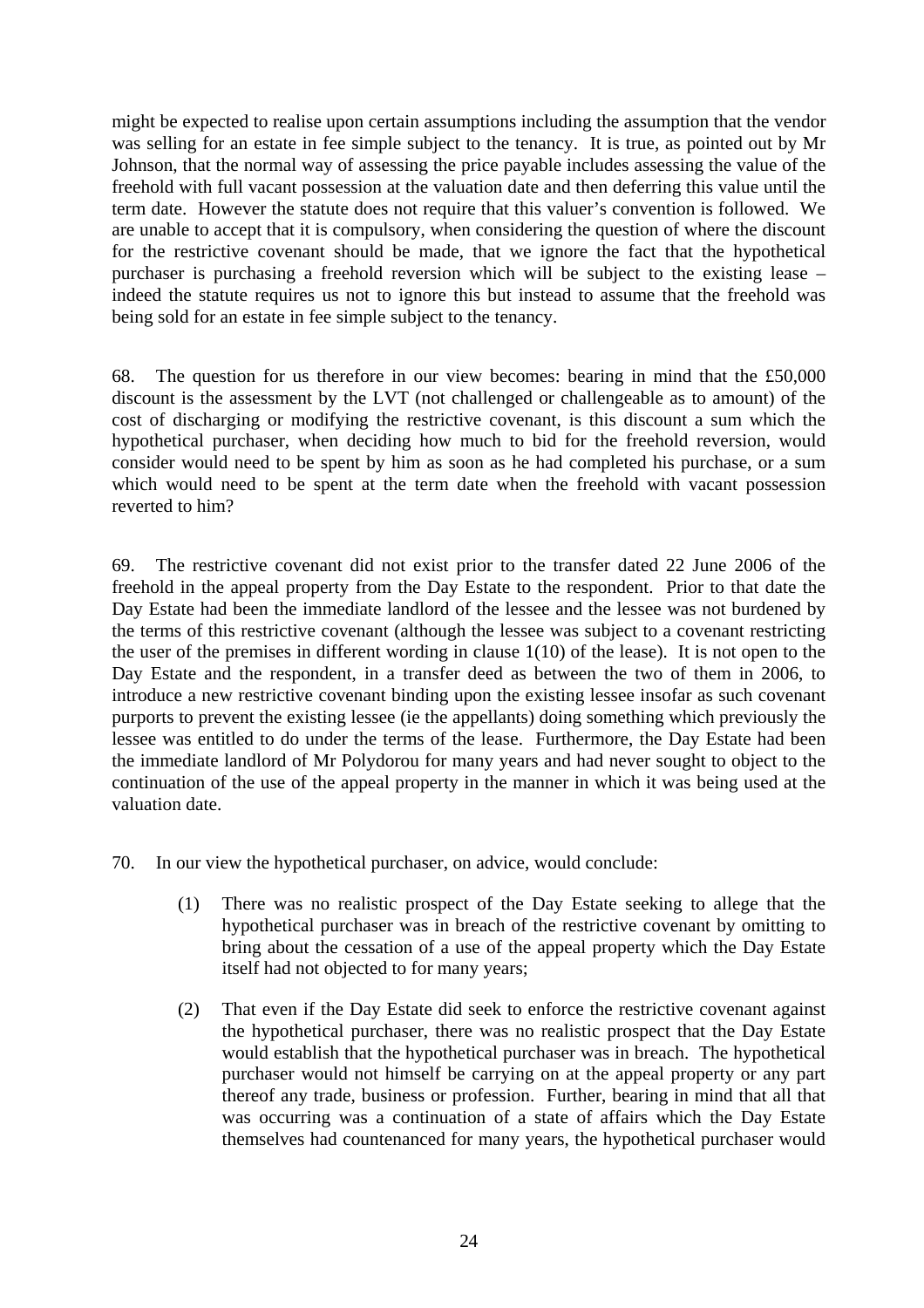conclude that there was no realistic prospect that the Day Estate could establish that the hypothetical purchaser was permitting some user in breach of the covenant, (see for example Woodfall Law of Landlord and Tenant Vol.1 paragraph 11.199 and *Tophams v Sefton* [1967] AC 50).

71. Bearing in mind that the £50,000 discount for the restrictive covenant must be taken into consideration somewhere, we conclude that it is far more likely that the hypothetical purchaser would decide to deduct it from the value of the freehold which would revert to him at the term date (on the basis that it is at the end of the term, if ever, that the hypothetical purchaser will be troubled by the restrictive covenant) rather than from the price actually paid (which would only be appropriate if the hypothetical purchaser took the view that it would be necessary to buy out the covenant effectively immediately after purchase).

72. Accordingly, despite Mr Johnson's vigorous arguments to the contrary, we conclude that the discount for the restrictive covenant should be made from the value of the freehold (which falls to be deferred) rather than from the final figure which would otherwise be payable as the price. We have not overlooked Mr Johnson's submission that the argument based upon *Tophams v Sefton* was a new point raised by the Tribunal and that, had it been raised earlier, Mr Boyle could have given valuation evidence directed towards how the hypothetical purchaser would have reacted to the suggestion that he might have a defence to a claim by the Day Estate to enforce the restrictive covenant based upon such an argument. However the appellants have always been aware that the approach of Mr Maunder Taylor was to the broad effect that the restrictive covenant simply was not a matter which would concern the hypothetical purchaser until the term date and that the market would perceive that the Day Estate had no objection to the current or any similar use of the property. We do not see any unfairness in the respondent in effect adopting, as an additional argument as to why Mr Maunder Taylor was right upon this point, a point of law raised for consideration by the Tribunal.

73. Mr Munro, very fairly, raised the point in his closing written submissions that, insofar as the Tribunal accepts his submission that the restrictive covenant discount is to be made from the freehold value on the basis that it is of no real concern until the term date, then the following adjustment needs to be made. It is agreed that the relativity to be applied (when obtaining the value of the existing leasehold interest from the value of the freehold) is 54% and there is no appeal against that figure. However Mr Munro accepted that, insofar as the £50,000 discount is made from the value of the freehold, rather than from the ultimate price to be paid, then the relativity would need adjusting as the restrictive covenant does not affect the leasehold value. We consider he is right upon this point. Accordingly when considering the existing leasehold value we apply a relativity of 54% to the value of the freehold prior to the deduction of the £50,000 discount.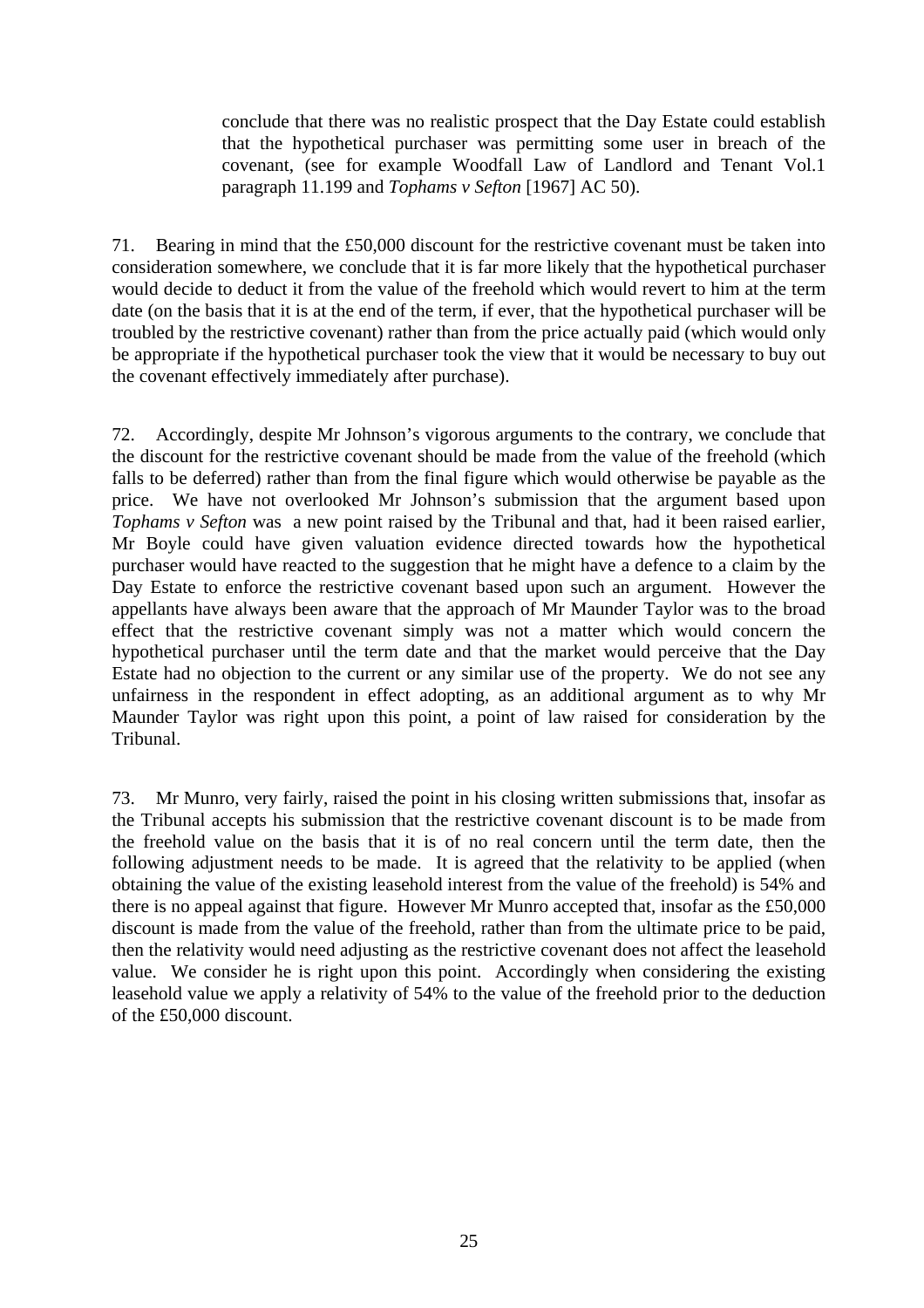# **Issue 5: whether the respondent is correct to apply the deduction of £50,000 for the statutory tenancy to the freehold value only in the marriage value calculation.**

74. As noted above this £50,000 discount has not been identified by the LVT as representing some specific cost – it is merely an adjustment which they considered needed to be made. Mr Maunder Taylor argued that the hypothetical purchaser would not in any way be troubled by the existence of the statutory tenancy, on the basis that he was only concerned with what was ultimately going to revert to him at the term date in 24 years time. By that date he would be entirely happy that the statutory tenancy would have come to an end and that full vacant possession would be obtained. Mr Maunder Taylor therefore said that the freehold value (which is to be deferred for 24 years) would not be affected at all by the existence of the statutory tenancy, but the value of the existing leasehold would be so affected and that it is therefore only from the existing leasehold value that the £50,000 must be deducted.

75. We are unable to accept this argument by Mr Maunder Taylor. We remind ourselves of the problem which we have to solve, namely where should an allowance of £50,000 be made in respect of the statutory tenancy (it being no part of our function to consider the quantum of this allowance). Mr Maunder Taylor's analysis involves concluding that the hypothetical purchaser would make no adjustment to his bid for the freehold reversion to take into account the existence of the statutory tenancy. We disagree and we conclude that the hypothetical purchaser would make some adjustment to the value he attached to the freehold reversion. We reach this conclusion because of the obvious substantial potential depressing value upon a property if there exists a statutory tenancy within the protection of the Rent Act 1977. Even though the term date was 24 years distant we reject the suggestion that no significant reduction would be made by the hypothetical purchaser to the amount he was prepared to bid to reflect the existence of the statutory tenancy. Once it is accepted that a reduction would be made then, having regard to the ambit of this appeal, the reduction we must apply is £50,000. We reach this view quite apart from the further potential anxiety for the hypothetical purchaser (upon which we were not addressed and upon which we therefore do not rely for our conclusion) that there might be a statutory succession (see the Rent Act 1977 Schedule 1 as amended and Woodfall Vol.3 paragraph 23.059 and following)

#### **Result**

76. We attach an Appendix, being a calculation setting out our valuation incorporating the conclusions we have reached on the various issues. It produces an enfranchisement price of £606,861. The appellant's appeal is allowed and the respondent's appeal is dismissed. We determined that the enfranchisement price payable by the appellants to the respondent is £606,861.

Dated 23 July 2010

His Honour Judge Huskinson

N J Rose FRICS